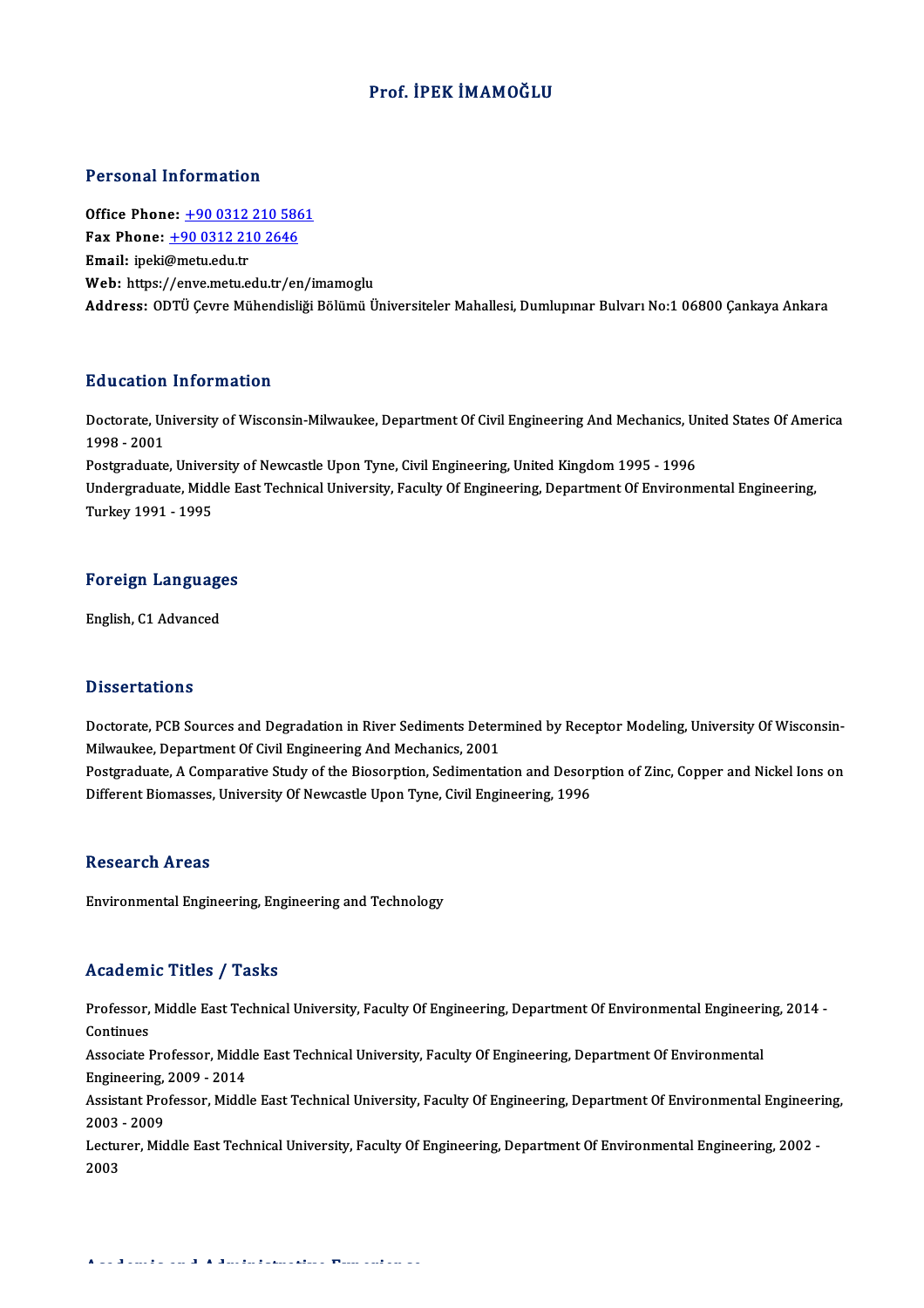### Academic and Administrative Experience

Vice Dean, Middle East Technical University, Faculty of Engineering, 2012 - 2015

rredd office and Trammineerderv o Emportence<br>Vice Dean, Middle East Technical University, Faculty of Engineering, 2012 - 2015<br>Prgineering, 2009, -2012 Vice Dean, Middle East Teo<br>Deputy Head of Departme<br>Engineering, 2009 - 2012<br>Middle East Technical Uni Deputy Head of Department, Middle East Technical University, Faculty of Engineering, Department of Environmen<br>Engineering, 2009 - 2012<br>Middle East Technical University, Faculty of Engineering, Department of Environmental E

Middle East Technical University, Faculty of Engineering, Department of Environmental Engineering, 2003 - 2005<br>Courses

FUNDAMENTALS OF ENVIRONMENTAL ENGINEERING, Undergraduate, 2017 - 2018

### Advising Theses

Advising Theses<br>İMAMOĞLU İ., Prediction of fate of selected priority pollutants considering their transformation products using in-silico<br>methods. Pestanaduate N.Gülüsük(Student), 2020 methods, Phodods<br>MAMOĞLU İ., Prediction of fate of selected priority<br>methods, Postgraduate, N.Gülücük(Student), 2020<br>ÜNALAN H. E., İMAMOĞLU İ. Investisation of Dese İMAMOĞLU İ., Prediction of fate of selected priority pollutants considering their transformation products using<br>methods, Postgraduate, N.Gülücük(Student), 2020<br>ÜNALAN H. E. , İMAMOĞLU İ., Investigation of Desalination Perf

methods, Postgraduate, N.Gülücük(Student), 2020<br>ÜNALAN H. E. , İMAMOĞLU İ., Investigation of Desalination Performance of Capacitive Deionization Technology,<br>Postgraduate, S.ÖZKUL(Student), 2019 ÜNALAN H. E. , İMAMOĞLU İ., Investigation of Desalination Performance of Capacitive Deionization Tech<br>Postgraduate, S.ÖZKUL(Student), 2019<br>İMAMOĞLU İ., Investigation of biotic degradation of hexabromocyclododecane (HBCDD),

Postgraduate, S.ÖZKUL(Stud<br>İMAMOĞLU İ., Investigation<br>İ.KARAHAN(Student), 2018<br>İMAMOĞLU İ. Sanasatalıtla

İMAMOĞLU İ., Investigation of biotic degradation of hexabromocyclododecane (HBCDD), Postgraduate,<br>İ.KARAHAN(Student), 2018<br>İMAMOĞLU İ., Sonocatalytic fenton oxidation process using natural martite for treatment of color in İ.KARAHAN(Student), 2018<br>İMAMOĞLU İ., Sonocatalytic fento<br>M.DINDARSAFA(Student), 2017<br>İMAMOĞLU İ. TUNCEL S.C., Deta İMAMOĞLU İ., Sonocatalytic fenton oxidation process using natural martite for treatment of color in water, Postgradua<br>M.DINDARSAFA(Student), 2017<br>İMAMOĞLU İ., TUNCEL S. G. , Determination of organic particle composition in

M.DINDARSAFA(Student), 2017<br>İMAMOĞLU İ., TUNCEL S. G. , Determination of organic particle composition in<br>their contribution to receptor modeling, Doctorate, E.KOÇAK(Student), 2017<br>İMAMOĞLU İ. Hatarosanaeye fantan evidetian IMAMOĞLU İ., TUNCEL S. G. , Determination of organic particle composition in ankara atmosphere and investigation of<br>their contribution to receptor modeling, Doctorate, E.KOÇAK(Student), 2017<br>IMAMOĞLU İ., Heterogeneous fent

their contribution to receptor modeling, Doctorate, E.KOÇAK(Student), 2017<br>İMAMOĞLU İ., Heterogeneous fenton oxidation process using natural martite and hydrogen peroxide for treatment c<br>color in water, Postgraduate, A.RAH IMAMOĞLU İ., Heterogeneous fenton oxidation process using natural martite and hydrogen peroxide for treatment of

hexabromocyclododecane, Doctorate, H.DEMİRTEPE(Student), 2017 IMAMOĞLU İ., Sustainable remediation of aquatic sediments contaminated with polybrominated diphenyl ethers and<br>hexabromocyclododecane, Doctorate, H.DEMIRTEPE(Student), 2017<br>IMAMOĞLU İ., Model development for evaluating rem

hexabromocyclododecane, Doctorate, H.DEMİRTEPE(Student), 2017<br>İMAMOĞLU İ., Model development for evaluating remediation of contamina<br>halogenated hydrophobic organics, Doctorate, F.KARAKAŞ(Student), 2016<br>İMAMOĞLU İ. TUNCEL İMAMOĞLU İ., Model development for evaluating remediation of contaminated sediments: pcbs and pbdes as cases for<br>halogenated hydrophobic organics, Doctorate, F.KARAKAŞ(Student), 2016<br>İMAMOĞLU İ., TUNCEL S. G. , Source appo

halogenated hydrophob<br>İMAMOĞLU İ., TUNCEL S<br>E.SENA(Student), 2015<br>İMAMOĞLU İ. TUNCEL S İMAMOĞLU İ., TUNCEL S. G. , Source apportionment of volatile organic compounds in Ankara atmosphere, Postgradua<br>E.SENA(Student), 2015<br>İMAMOĞLU İ., TUNCEL S. G. , Source apportinment of trace elements in Ankara, Postgraduat

E.SENA(Student), 2015<br>İMAMOĞLU İ., TUNCEL S. G. , Source apportinment of trace elements in Ankara, Postgraduate, İ.ÇELİK(Student), 2014<br>İMAMOĞLU İ., Evaluation of Turkey's status in terms of compliance with the requirement İMAMOĞLU İ., TUNCEL S. G. , Source apportinment of trace elements in Ankara, Postgraduate, İ.ÇELİK(Student), 2014<br>İMAMOĞLU İ., Evaluation of Turkey's status in terms of compliance with the requirements of the Stockholm Con İMAMOĞLU İ., Evaluation of Turkey's status in terms of compliance with the requirements of the St<br>Postgraduate, E.ŞILTU(Student), 2014<br>İMAMOĞLU İ., Environmentally friendly copper electroplating process development, Postgr

Postgraduate, E.ŞILTU(Student), 2014<br>İMAMOĞLU İ., Environmentally friendl<br>N.ÜLGÜDÜR(Student), 2013

İMAMOĞLU İ., Environmentally friendly copper electroplating process development, Postgraduate,<br>N.ÜLGÜDÜR(Student), 2013<br>İMAMOĞLU İ., Modeling anaerobic dechlorination of polychlorinated biphenyls, Postgraduate, H.DEMİRTEPE N ÜLG<br>İMAM<br>2012<br>SANİN IMAMOĞLU İ., Modeling anaerobic dechlorination of polychlorinated biphenyls, Postgraduate, H.DEMİRTEPE(Studen<br>2012<br>SANİN F. D. , İMAMOĞLU İ., Attenuation of polychlorinated biphenyls (PCBs) under anaerobic conditions, Doct

2012<br>SANİN F. D. , İMAMOĞLU İ., Attenuation of polychlorinated biphenyls (PCBs) under anaerobic conditions, Doctorate,<br>D.Kaya(Student), 2012 SANİN F. D. , İMAMOĞLU İ., Attenuation of polychlorinated biphenyls (PCBs) under anaerobic conditions, Doctorat<br>D.Kaya(Student), 2012<br>İMAMOĞLU İ., Application of two receptor models for the investigation of sites contamina

D.Kaya(Student), 2012<br>İMAMOĞLU İ., Application of two receptor models for the investigation of sites contaminated with polychlorinated<br>biphenyls: Positive matrix factorization and chemical mass balance, Postgraduate, F.DEM İMAMOĞLU İ., Application of two receptor models for the investigation of sites contaminated with polychlorinated<br>biphenyls: Positive matrix factorization and chemical mass balance, Postgraduate, F.DEMİRCİOĞLU(Student), 201 biphenyls: Positive matrix factorizati<br>İMAMOĞLU İ., Occurrence, distributi<br>Doctorate, K.GEDİK(Student), 2010<br>İMAMOĞLU İ. Investisation of PCP n İMAMOĞLU İ., Occurrence, distribution and sources of polychlorinated biphenyls at selected industrial sites in<br>Doctorate, K.GEDİK(Student), 2010<br>İMAMOĞLU İ., Investigation of PCB pollution: Method validation and case studi

Doctorate, K.GEDİK(Student), 2010<br>İMAMOĞLU İ., Investigation of PCB pollution: Method validation and case studies from Ankara, Postgraduate,<br>N.AKDUMAN(Student), 2009 İMAMOĞLU İ., Investigation of PCB pollution: Method validation and case studies from Ankara, Postgraduate,<br>N.AKDUMAN(Student), 2009<br>İMAMOĞLU İ., Investigation of cadmium removal mechanisms by clinoptilolite, Postgraduate,

N.AKDUMAN(Student), 2009<br>İMAMOĞLU İ., Investigation of cadmium removal mechanisms by clinoptilolite, Postgraduate, İ.İPÇİ(Stude<br>İMAMOĞLU İ., Use of clinoptilolite for copper and nickel removal from aqueous solutions, Postg İMAMOĞLU İ., Investigation<br>İMAMOĞLU İ., Use of clino<br>V.ÇAĞIN(Student), 2006<br>İMAMOĞLU İ. Use of clino İMAMOĞLU İ., Use of clinoptilolite for copper and nickel removal from aqueous solutions, Postgraduate,<br>V.ÇAĞIN(Student), 2006<br>İMAMOĞLU İ., Use of clinoptilolite for copper and nickel removel from aqueous solutions, Postgra

V.ÇAĞIN(Student), 200<br>İMAMOĞLU İ., Use of cli<br>V.Çağın(Student), 2006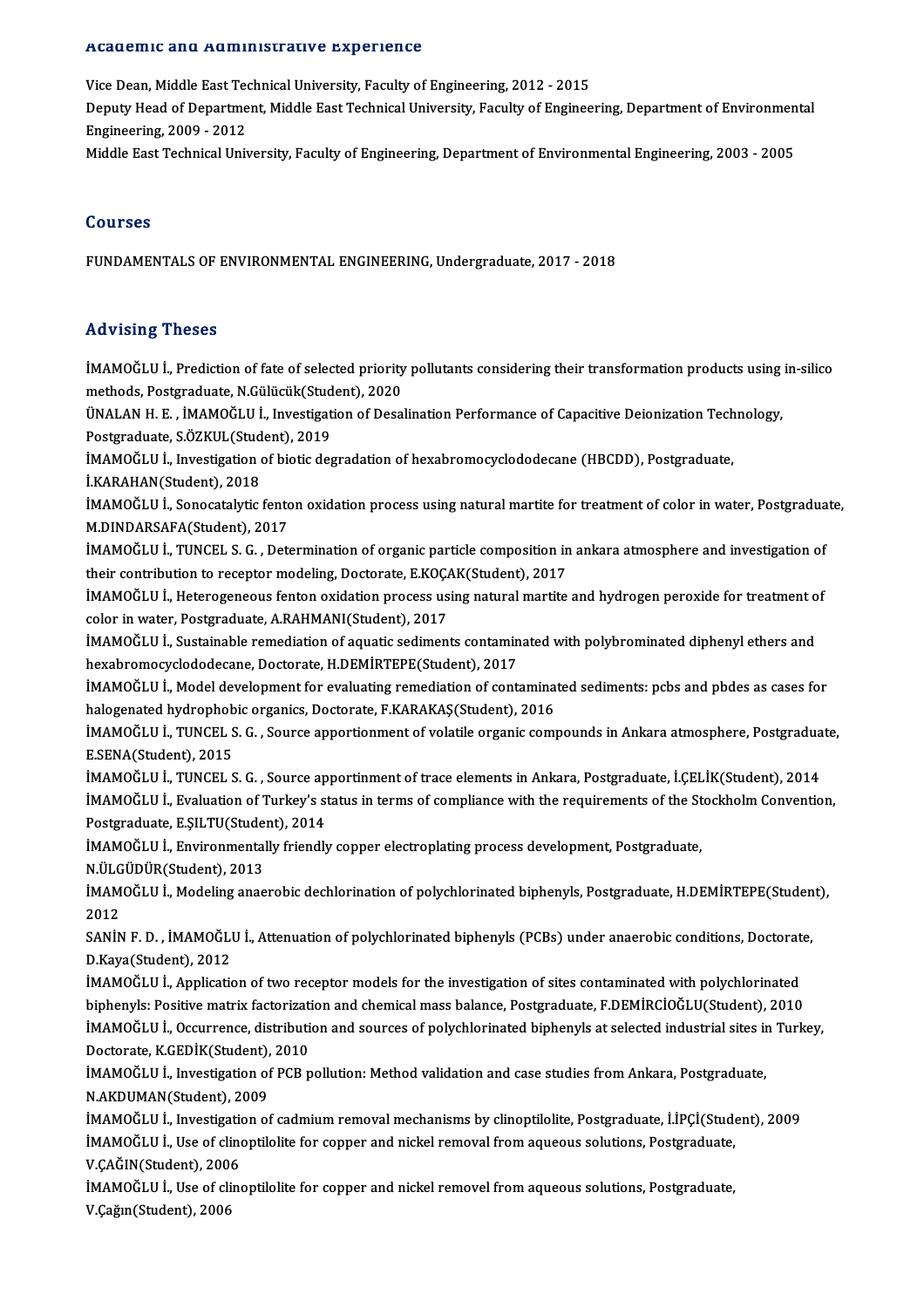iMAMOĞLU İ., Investigation of zinc and lead removal from aqueous solution using clinoptilolite, Postgraduate,<br>N.MORALUStudent), 2006 iMAMOĞLU İ., Investigation<br>N.MORALI(Student), 2006<br>İMAMOĞLU İ. Investigation İMAMOĞLU İ., Investigation of zinc and lead removal from aqueous solution using clinoptilolite, Postgraduate,<br>N.MORALI(Student), 2006<br>İMAMOĞLU İ., Investigation of zinc and lead removel from aqueous solutions using clinopt N.MORALI(Student), 2006<br>İMAMOĞLU İ., Investigatior<br>N.Moralı(Student). 2006 İMAMOĞLU İ., Investigation of zinc and lead removel from aqueous solutions using clinoptilolite, Postgraduate,<br>N.Moralı(Student), 2006<br>İMAMOĞLU İ., Cadmium removal using clinoptilolite: Influence of conditioning and regene İMAMOĞLU İ., Cadmium removal using clinoptilolite: Influence of conditioning and regeneration, Postgraduate,<br>K.GEDİK(Student), 2006

### Designed Lessons

İmamoğlu İ., FATE OF POLLUTANTS IN THE ENVIRONMENT, Postgraduate, 2004 - 2005

### Articles Published in Journals That Entered SCI, SSCI and AHCI Indexes

- rticles Published in Journals That Entered SCI, SSCI and AHCI Indexes<br>I. Factors affecting particle number size distributions at a suburban and a rural site at the Anatolian<br>Risteeu Flators<br>Plateau<br>Plateau Plateau<br>UZUNPINAR E. S. , İMAMOĞLU İ., Rahmani A., Tuncel G. Plateau<br>UZUNPINAR E. S. , İMAMOĞLU İ., Rahmani A., Tuncel G.<br>Atmospheric Pollution Research, vol.13, no.7, 2022 (Journal Indexed in SCI Expanded)<br>Charactorization and source annortionment of carbonaseous aerosols in fine UZUNPINAR E. S. , İMAMOĞLU İ., Rahmani A., Tuncel G.<br>Atmospheric Pollution Research, vol.13, no.7, 2022 (Journal Indexed in SCI Expanded)<br>II. Characterization and source apportionment of carbonaceous aerosols in fine parti Atmospheric Pollution Research, vol.13, no.7, 20<br>Characterization and source apportionmen<br>suburban atmospheres of Ankara, Turkey<br>Kosak E. Aslan Kilayuz S. Östürk E. Imamoğlu I. Characterization and source apportionment of carb<br>suburban atmospheres of Ankara, Turkey<br>Koçak E., Aslan Kilavuz S., Öztürk F., Imamoğlu I., Tuncel G.<br>ENWPONMENTAL SCIENCE AND POLLUTION PESEAPCH suburban atmospheres of Ankara, Turkey<br>Koçak E., Aslan Kilavuz S., Öztürk F., Imamoğlu I., Tuncel G.<br>ENVIRONMENTAL SCIENCE AND POLLUTION RESEARCH, vol.28, no.20, pp.25701-25715, 2021 (Journal Indexed in<br>SCD Koça<br>ENVI<br>SCI)<br>Dev ENVIRONMENTAL SCIENCE AND POLLUTION RESEARCH, vol.28, no.20, pp.25701-25715, 2021 (Journal Index<br>SCI)<br>III. Development of a fate and transport model for biodegradation of PBDE congeners in sediments<br>Karakas E. Akasy A. Ima SCI)<br>Development of a fate and tr:<br>Karakas F., Aksoy A., İmamoğlu İ.<br>Environmental Bollution vol 266 Development of a fate and transport model for biodegram<br>Karakas F., Aksoy A., İmamoğlu İ.<br>Environmental Pollution, vol.266, 2020 (Journal Indexed in SCI)<br>Assessment of PCP sentemination, the notential for in sit Karakas F., Aksoy A., İmamoğlu İ.<br>Environmental Pollution, vol.266, 2020 (Journal Indexed in SCI)<br>IV. Assessment of PCB contamination, the potential for in situ microbial dechlorination and natural<br>Attenuation in an urban Environmental Pollution, vol.266, 2020 (Journal Indexed in SCI)<br>Assessment of PCB contamination, the potential for in situ microbial decleattenuation in an urban watershed at the East Coast of the United States<br>Kave D. Sov Assessment of PCB contamination, the potential for in situ microbial de<br>attenuation in an urban watershed at the East Coast of the United State<br>Kaya D., Sowers K.R. , Demirtepe H., Stiell B., Baker J. E. , İmamoğlu İ., Kje attenuation in an urban watershed at the East Coast of the United States<br>Kaya D., Sowers K. R. , Demirtepe H., Stiell B., Baker J. E. , İmamoğlu İ., Kjellerup B.<br>SCIENCE OF THE TOTAL ENVIRONMENT, vol.683, pp.154-165, 2019
- Kaya D., Sowers K. R. , Demirtepe H., Stiell B., Baker J. E. , İmamoğlu İ., Kjellerup B.<br>SCIENCE OF THE TOTAL ENVIRONMENT, vol.683, pp.154-165, 2019 (Journal Indexed in SCI)<br>V. Biostimulation enhanced the biotic degradatio SCIENCE OF THE TOTAL E<br>Biostimulation enhance<br>Demirtepe H., İmamoğlu İ.<br>JOUPNAL OF SOU S AND S Biostimulation enhanced the biotic degradation of hexabromocyclododecane in<br>Demirtepe H., İmamoğlu İ.<br>JOURNAL OF SOILS AND SEDIMENTS, vol.19, pp.2859-2868, 2019 (Journal Indexed in SCI)<br>Lavels of nolyhnominated dinhanyl et
- VI. Levels of polybrominated diphenyl ethers and hexabromocyclododecane in treatment plant sludge: JOURNAL OF SOILS AND SEDIMENTS, vol<br>Levels of polybrominated diphenyl e<br>Implications on sludge management<br>Domirtono H. İmamoğlu İ DemirtepeH., İmamoğlu İ. CHEMOSPHERE, vol.221, pp.606-615, 2019 (Journal Indexed in SCI)
- VII. Degradation of decabromodiphenyl ether (BDE-209) in microcosms mimicking sediment CHEMOSPHERE, vol.221, pp.606-615, 2019 (Journal Indexed in SCI)<br>Degradation of decabromodiphenyl ether (BDE-209) in microcos<br>environment subjected to comparative bioremediation strategies<br>Demirtane H. İmamoğlu İ Degradation of decabro<br>environment subjected<br>Demirtepe H., İmamoğlu İ.<br>IOUPNAL OF ENVIRONME environment subjected to comparative bioremediation strategies<br>Demirtepe H., İmamoğlu İ.<br>JOURNAL OF ENVIRONMENTAL MANAGEMENT, vol.233, pp.120-130, 2019 (Journal Indexed in SCI)<br>Seuree identification of VOCe in METU Cempus
- Demirtepe H., İmamoğlu İ.<br>JOURNAL OF ENVIRONMENTAL MANAGEMENT, vol.233, pp.120-130, 2019 (Jour<br>VIII. Source identification of VOCs in METU Campus through factor analysis<br>UZUNPINAR E.S. SERT E. E. Kilonya A.S. İMAMOČLU İ. T JOURNAL OF ENVIRONMENTAL MANAGEMENT, vol.233, pp.120-13<br>Source identification of VOCs in METU Campus through fact<br>UZUNPINAR E. S. , SERT E. E. , Kilavuz A. S. , İMAMOĞLU İ., Tuncel G.<br>GLOBAL NEST JOURNAL vol.20, pp.1, pp.1 Source identification of VOCs in METU Campus through factor analysis<br>UZUNPINAR E. S., SERT E. E., Kilavuz A. S., İMAMOĞLU İ., Tuncel G.<br>GLOBAL NEST JOURNAL, vol.20, no.1, pp.109-114, 2018 (Journal Indexed in SCI)<br>A compone
	- UZUNPINAR E. S. , SERT E. E. , Kilavuz A. S. , İMAMOĞLU İ., Tuncel G.<br>GLOBAL NEST JOURNAL, vol.20, no.1, pp.109-114, 2018 (Journal Indexed in SCI)<br>IX. A comparative evaluation of anaerobic dechlorination of PCB-118 and Aro GLOBAL NEST JOURNAL, vol.20, no.1, pp.109-114, 2018 (Journal of anti-<br>A comparative evaluation of anaerobic dechlorination<br>microcosms from three PCB-impacted environments<br>Kava D. İmamağlu İ. Sanin E. D. Savara K. B. A comparative evaluation of anaerobic d<br>microcosms from three PCB-impacted en<br>Kaya D., İmamoğlu İ., Sanin F. D. , Sowers K. R.<br>JOUPMAL OF HAZAPDOUS MATERIALS xral 24 microcosms from three PCB-impacted environments<br>Kaya D., İmamoğlu İ., Sanin F. D. , Sowers K. R.<br>JOURNAL OF HAZARDOUS MATERIALS, vol.341, pp.328-335, 2018 (Journal Indexed in SCI)<br>Estimation of Anaorabis Dobromination Bate
		-

Kaya D., İmamoğlu İ., Sanin F. D. , Sowers K. R.<br>JOURNAL OF HAZARDOUS MATERIALS, vol.341, pp.328-335, 2018 (Journal Indexed in SCI)<br>X. Estimation of Anaerobic Debromination Rate Constants of PBDE Pathways Using an Anaerobi JOURNAL OF HAZARDOU<br>Estimation of Anaerob<br>Dehalogenation Model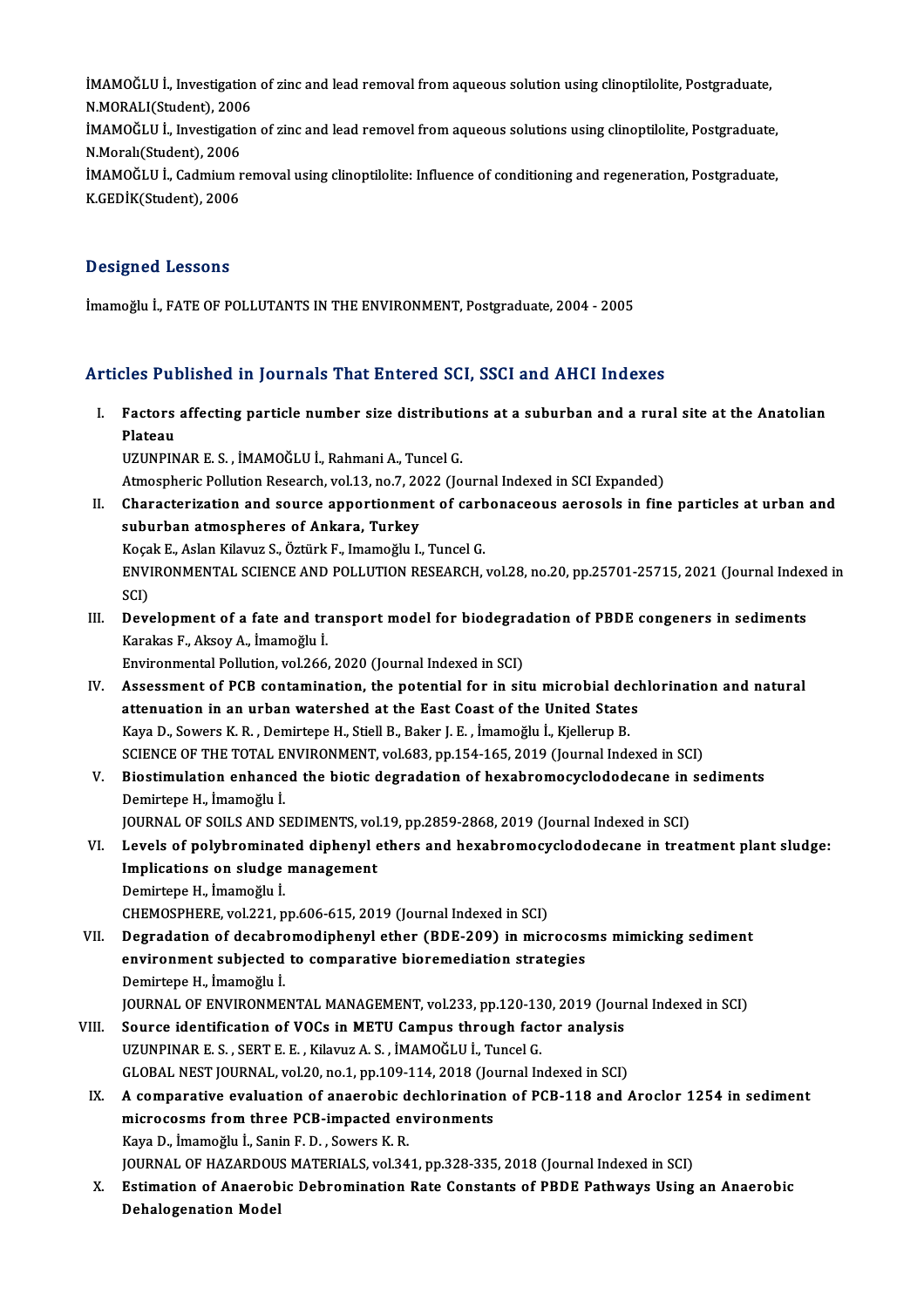KARAKAS F., İMAMOĞLUİ.

KARAKAS F., İMAMOĞLU İ.<br>BULLETIN OF ENVIRONMENTAL CONTAMINATION AND TOXICOLOGY, vol.98, no.4, pp.582-587, 2017 (Journal KARAKAS F., İM<br>BULLETIN OF E.<br>Indexed in SCI)<br>Estimation of BULLETIN OF ENVIRONMENTAL CONTAMINATION AND TOXICOLOGY, vol.98, no.4, pp.582-587, 2017 (Journal Indexed in SCI)<br>XI. Estimation of rate constants of PCB dechlorination reactions using an anaerobic dehalogenation<br>model

- Indexee<br>Estima<br>model<br>KARAK Estimation of rate consi<br>model<br>KARAKAS F., İMAMOĞLU İ.<br>JOUPNAL OF HAZAPDOUS model<br>KARAKAS F., İMAMOĞLU İ.<br>JOURNAL OF HAZARDOUS MATERIALS, vol.324, pp.554-563, 2017 (Journal Indexed in SCI)<br>Petential risk reduction of Arasler 1254 by misrebial desblerination in anaerebi KARAKAS F., İMAMOĞLU İ.<br>JOURNAL OF HAZARDOUS MATERIALS, vol.324, pp.554-563, 2017 (Journal Indexed in SCI)<br>XII. Potential risk reduction of Aroclor 1254 by microbial dechlorination in anaerobic Grasse River<br>sediment microc JOURNAL OF HAZARDOU<br>Potential risk reductic<br>sediment microcosms<br>Kava D. İmamağlu İ. San KayaD., İmamoğlu İ.,SaninF.D. ,PayneR.B. ,SowersK.R. S<mark>ediment microcosms</mark><br>Kaya D., İmamoğlu İ., Sanin F. D. , Payne R. B. , Sowers K. R.<br>JOURNAL OF HAZARDOUS MATERIALS, vol.321, pp.879-887, 2017 (Journal Indexed in SCI)<br>PM2 E ROUND ORGANIC MOLECIU AR MARKER SRECIATION METHO Kaya D., İmamoğlu İ., Sanin F. D. , Payne R. B. , Sowers K. R.<br>JOURNAL OF HAZARDOUS MATERIALS, vol.321, pp.879-887, 2017 (Journal Indexed in SCI)<br>XIII. PM2.5 BOUND ORGANIC MOLECULAR MARKER SPECIATION METHODS AND OBSERV **JOURNAL OF HAZARDOUS MATERIALS, vol.321, pp.<br>PM2.5 BOUND ORGANIC MOLECULAR MARKEI<br>DAILY MEASUREMENTS IN ANKARA, TURKEY** PM2.5 BOUND ORGANIC MOLECULAR MAR<br>DAILY MEASUREMENTS IN ANKARA, TUR<br>Kocak E., Kilavuz S.A. , İMAMOĞLU İ., Tuncel G.<br>ERESENIUS ENVIRONMENTAL BULLETIN vel DAILY MEASUREMENTS IN ANKARA, TURKEY<br>Kocak E., Kilavuz S. A. , İMAMOĞLU İ., Tuncel G.<br>FRESENIUS ENVIRONMENTAL BULLETIN, vol.26, no.1, pp.263-272, 2017 (Journal Indexed in SCI)<br>Positive Metrix Festorization dynamics in fins Kocak E., Kilavuz S. A. , İMAMOĞLU İ., Tuncel G.<br>FRESENIUS ENVIRONMENTAL BULLETIN, vol.26, no.1, pp.263-272, 2017 (Journal Indexed in SCI)<br>XIV. Positive Matrix Factorization dynamics in fingerprinting: A comparative st
- FRESENIUS ENVIRONMENTAL BULLETIN, vol.26, no.1, pp.263-272, 2017 (Journal<br>Positive Matrix Factorization dynamics in fingerprinting: A comparative<br>PMF3 for source apportionment of sediment polychlorinated biphenyls<br>Karakas Positive Matrix Factorization<br>PMF3 for source apportionm<br>Karakas F., İmamoğlu İ., Gedik K.<br>ENWPONMENTAL POLLUTION PMF3 for source apportionment of sediment polychlorinated biphenyls<br>Karakas F., İmamoğlu İ., Gedik K.<br>ENVIRONMENTAL POLLUTION, vol.220, pp.20-28, 2017 (Journal Indexed in SCI)<br>PM2 E. bound organis molecular markar Speciati Karakas F., İmamoğlu İ., Gedik K.<br>ENVIRONMENTAL POLLUTION, vol.220, pp.20-28, 2017 (Journal Indexed in SCI)<br>XV. PM2.5 bound organic molecular marker Speciation methods and observations fromDaily<br>measurements in Ankara. Tur
- ENVIRONMENTAL POLLUTION, vol.22<br>PM2.5 bound organic molecular n<br>measurements in Ankara, Turkey<br>YOCAKE ASLAN KILAVIIZ S. MAMO PM2.5 bound organic molecular marker Speciation<br>measurements in Ankara, Turkey<br>KOÇAK E., ASLAN KILAVUZ S., İMAMOĞLU İ., TUNCEL S. G.<br>Fresonius Environmental Bullatin vel 26 nn 263 272 201 measurements in Ankara, Turkey<br>KOÇAK E., ASLAN KILAVUZ S., İMAMOĞLU İ., TUNCEL S. G.<br>Fresenius Environmental Bulletin, vol.26, pp.263-272, 2017 (Journal Indexed in SCI Expanded)

### KOÇAK E., ASLAN KILAVUZ S., İMAMOĞLU İ., TUNCEL S. G.<br>Fresenius Environmental Bulletin, vol.26, pp.263-272, 2017 (Journal Indexed in SCI Expanded)<br>XVI. Evaluation of PCB dechlorination pathways in anaerobic sediment mi Fresenius Environmenta<br><mark>Evaluation of PCB dec</mark><br>dechlorination model<br>Demirtane H. Kiellerun I Evaluation of PCB dechlorination pathways in<br>dechlorination model<br>Demirtepe H., Kjellerup B., Sowers K. R. , İmamoğlu İ.<br>JOUPNAL OE HAZAPDOUS MATERIALS vel 296 nn 1 dechlorination model<br>Demirtepe H., Kjellerup B., Sowers K. R. , İmamoğlu İ.<br>JOURNAL OF HAZARDOUS MATERIALS, vol.296, pp.120-127, 2015 (Journal Indexed in SCI)

XVII. PCBs in Sludge: Development of a Practical Extraction Procedure and Its Application in an Urban Water Resource Recovery Facility

KayaD.,Karakas F.,SaninF.D. , İmamoğlu İ. WATER ENVIRONMENT RESEARCH, vol.87, pp.145-151, 2015 (Journal Indexed in SCI)

## Kaya D., Karakas F., Sanin F. D. , İmamoğlu İ.<br>WATER ENVIRONMENT RESEARCH, vol.87, pp.145-151, 2015 (Journal Indexed in SCI)<br>XVIII. Anaerobic mesophilic digestion of waste activated sludge in the presence of 2,3 ',4,4 WATER ENVIRONMENT<br><mark>Anaerobic mesophili</mark><br>pentachlorobiphenyl<br><sup>Kovo D. İmemeğlu İ. Se</sup> Anaerobic mesophilic digest<br>pentachlorobiphenyl<br>Kaya D., İmamoğlu İ., Sanin F. D.<br>INTERNATIONAL PIODETERIOP

pentachlorobiphenyl<br>Kaya D., İmamoğlu İ., Sanin F. D.<br>INTERNATIONAL BIODETERIORATION & BIODEGRADATION, vol.83, pp.41-47, 2013 (Journal Indexed in SCI)<br>Impect of PCP, 118 and transformer, eil terisity on apocrabis disestion

## Kaya D., İmamoğlu İ., Sanin F. D.<br>INTERNATIONAL BIODETERIORATION & BIODEGRADATION, vol.83, pp.41-47, 2013 (Journal Indexed in SCI)<br>XIX. Impact of PCB-118 and transformer oil toxicity on anaerobic digestion of sludge: A INTERNATIONA<br>Impact of PCE<br>assay results<br>Kava D. Imamo assay results<br>Kaya D., İmamoğlu İ., Sanin F. D.<br>CHEMOSPHERE, vol.92, pp.821-827, 2013 (Journal Indexed in SCI)<br>Lavels, Distribution, and Sources of Polychlorinated Binhot

KayaD., İmamoğlu İ.,SaninF.D.

## XX. Levels, Distribution, and Sources of Polychlorinated Biphenyls in Sediments of Lake Eymir, Turkey CHEMOSPHERE, vol.9<br>Levels, Distributio<br>Gedik K., İmamoğlu İ.<br>ARCHIVES OF ENVIR. Levels, Distribution, and Sources of Polychlorinated Biphenyls in Sediments of Lake Eymir, Turkey<br>Gedik K., İmamoğlu İ.<br>ARCHIVES OF ENVIRONMENTAL CONTAMINATION AND TOXICOLOGY, vol.65, pp.203-211, 2013 (Journal Indexed<br>in S

Gedik K<br>ARCHIV<br>in SCI)<br>Annor ARCHIVES OF ENVIRONMENTAL CONTAMINATION AND TOXICOLOGY, vol.65, pp.203-211, 2013 (Journal Ind<br>in SCI)<br>XXI. Apportionment of PCB Sources Near a Transformer Maintenance and Repair Facility in Ankara,<br>Turkey

## in SCI)<br><mark>Apporti</mark><br>Turkey<br><sup>Korolos</sup> Apportionment of PCB Sourc<br>Turkey<br>Karakas F., Gedik K., İmamoğlu İ.<br>PULLETIN OF ENVIRONMENTAL

Turkey<br>Karakas F., Gedik K., İmamoğlu İ.<br>BULLETIN OF ENVIRONMENTAL CONTAMINATION AND TOXICOLOGY, vol.91, pp.141-147, 2013 (Journal Indexed<br>in SCD Karaka<br>BULLE<br>in SCI)<br>Gunner BULLETIN OF ENVIRONMENTAL CONTAMINATION AND TOXICOLOGY, vol.91, pp.141-147, 2013 (Journ<br>in SCI)<br>XXII. Current Situation and Future Perspectives in Municipal Wastewater Treatment and Sludge<br>Managament in Turkey

# in SCI)<br>XXII. Current Situation and Future Perspectives in Municipal Wastewater Treatment and Sludge<br>Management in Turkey

Insel G., Kendır E., Ayol A., Erdincler A., Arıkan O. A. , İmamoğlu İ., Alagoz B. A. , Gencsoy E. B. , Sanin F. D. ,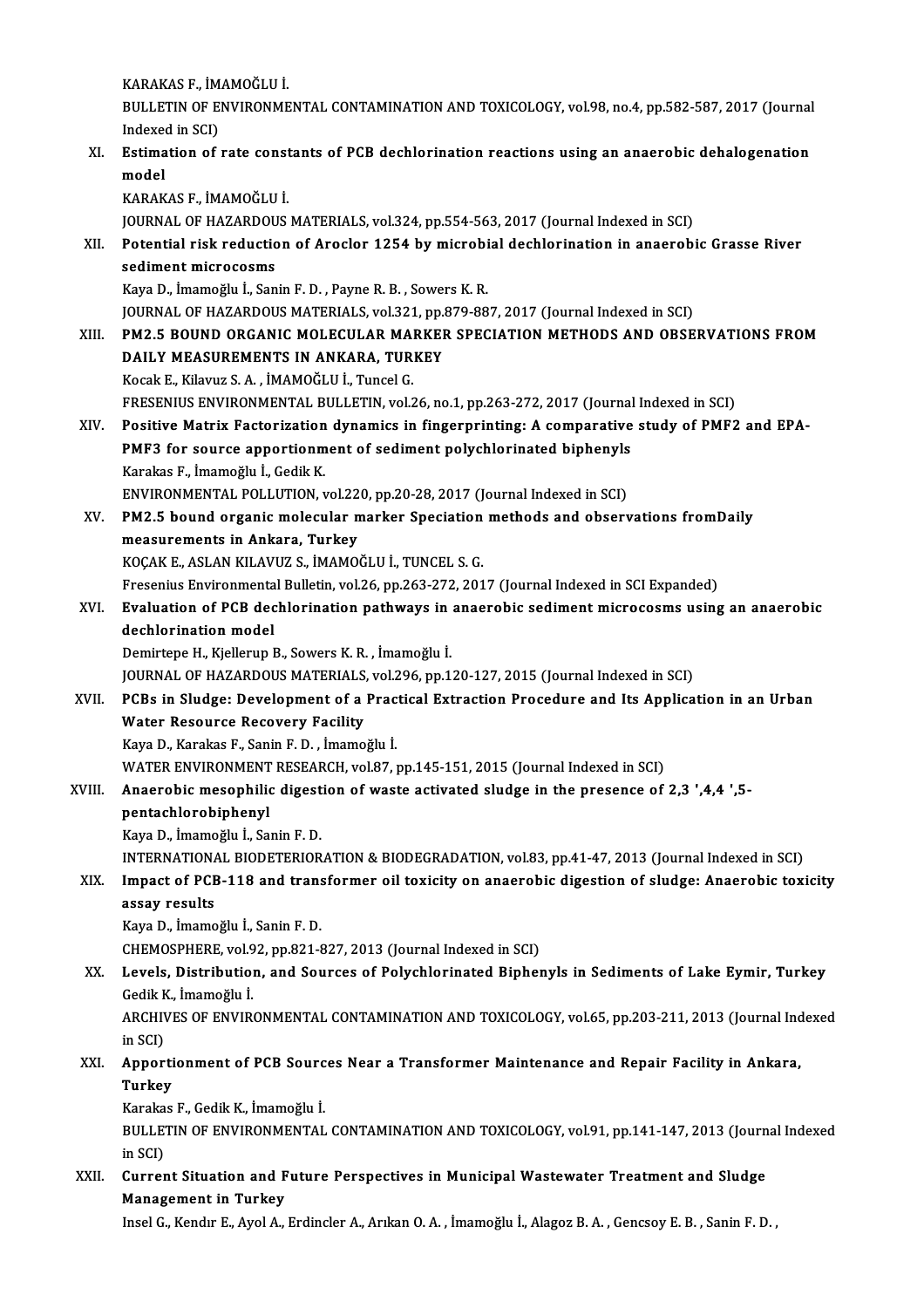|         | Buyukkamaci N, et al.                                                                               |
|---------|-----------------------------------------------------------------------------------------------------|
|         | JOURNAL OF RESIDUALS SCIENCE & TECHNOLOGY, vol.10, pp.133-138, 2013 (Journal Indexed in SCI)        |
| XXIII.  | Levels and sources of polychlorinated biphenyls in Ankara creek sediments, Turkey                   |
|         | Ozyurek N. A., Gedik K., Sıltu E., İmamoğlu İ.                                                      |
|         | JOURNAL OF ENVIRONMENTAL SCIENCE AND HEALTH PART A-TOXIC/HAZARDOUS SUBSTANCES &                     |
|         | ENVIRONMENTAL ENGINEERING, vol.48, pp.800-808, 2013 (Journal Indexed in SCI)                        |
| XXIV.   | <b>Environmental Applications of Natural Zeolites</b>                                               |
|         | Kazemian H., Gedik K., İMAMOĞLU İ.                                                                  |
|         | HANDBOOK OF NATURAL ZEOLITES, pp.473-508, 2012 (Journal Indexed in SCI)                             |
| XXV.    | Sustainable Use of Natural Zeolites in the Treatment of Wastes                                      |
|         | İMAMOĞLU İ., Gedik K.                                                                               |
|         | HANDBOOK OF NATURAL ZEOLITES, pp.509-518, 2012 (Journal Indexed in SCI)                             |
| XXVI.   | Chemical Mass Balance (CMB) Evaluation of Polychlorinated Biphenyl (PCB) Sources in Sediments of    |
|         | Kizilirmak River, Turkey, Near a Scrap Yard                                                         |
|         | Gedik K., İmamoğlu İ.                                                                               |
|         | ENVIRONMENTAL FORENSICS, vol.13, pp.39-44, 2012 (Journal Indexed in SCI)                            |
| XXVII.  | A preliminary investigation of the environmental impact of a thermal power plant in relation to PCB |
|         | contamination                                                                                       |
|         | Gedik K, İmamoğlu İ                                                                                 |
|         | ENVIRONMENTAL SCIENCE AND POLLUTION RESEARCH, vol.18, pp.968-977, 2011 (Journal Indexed in SCI)     |
| XXVIII. | Assessment of temporal variation and sources of PCBs in the sediments of Mediterranean Sea,         |
|         | Mersin Bay, Turkey                                                                                  |
|         | Gedik K., İmamoğlu İ.                                                                               |
|         | MARINE POLLUTION BULLETIN, vol.62, pp.173-177, 2011 (Journal Indexed in SCI)                        |
| XXIX.   | Spatial distribution and source apportionment of PCBs in sediments around Izmit industrial          |
|         | complexes, Turkey                                                                                   |
|         | Gedik K., Demircioglu F., İmamoğlu İ.                                                               |
|         | CHEMOSPHERE, vol.81, pp.992-999, 2010 (Journal Indexed in SCI)                                      |
| XXX.    | An Assessment of the Spatial Distribution of Polychlorinated Biphenyl Contamination in Turkey       |
|         | Gedik K., İmamoğlu İ.                                                                               |
|         | CLEAN-SOIL AIR WATER, vol.38, pp.117-128, 2010 (Journal Indexed in SCI)                             |
| XXXI.   | Removal of cadmium from aqueous solutions using clinoptilolite: Influence of pretreatment and       |
|         | regeneration                                                                                        |
|         | Gedik K., İmamoğlu İ.                                                                               |
|         | JOURNAL OF HAZARDOUS MATERIALS, vol.155, pp.385-392, 2008 (Journal Indexed in SCI)                  |
| XXXII.  | Affinity of clinoptilolite-based zeolites towards removal of Cd from aqueous solutions              |
|         | Gedik K., İmamoğlu İ.                                                                               |
|         | SEPARATION SCIENCE AND TECHNOLOGY, vol.43, pp.1191-1207, 2008 (Journal Indexed in SCI)              |
| XXXIII. | Use of a natural mineral for the removal of copper and nickel from aqueous solutions to reduce      |
|         | heavy metal content of precipitation sludges                                                        |
|         | Cagin V, Morali N, Imamoglu I.                                                                      |
|         | JOURNAL OF RESIDUALS SCIENCE & TECHNOLOGY, vol.4, pp.45-54, 2007 (Journal Indexed in SCI)           |
| XXXIV   | Sources and dechlorination of polychlorinated biphenyl congeners in the sediments of Fox River,     |
|         | Wisconsin                                                                                           |
|         | Imamoglu I., Lı K., Christensen E., Mcmullin J.                                                     |
|         | ENVIRONMENTAL SCIENCE & TECHNOLOGY, vol.38, pp.2574-2583, 2004 (Journal Indexed in SCI)             |
| XXXV    | Modeling polychlorinated biphenyl congener patterns and dechlorination in dated sediments from      |
|         | the Ashtabula River, Ohio, USA                                                                      |
|         | Imamoglu I., Lı K., Christensen E.                                                                  |
|         | ENVIRONMENTAL TOXICOLOGY AND CHEMISTRY, vol.21, pp.2283-2291, 2002 (Journal Indexed in SCI)         |
| XXXVI.  | PCB sources, transformations, and contributions in recent Fox River, Wisconsin sediments            |
|         |                                                                                                     |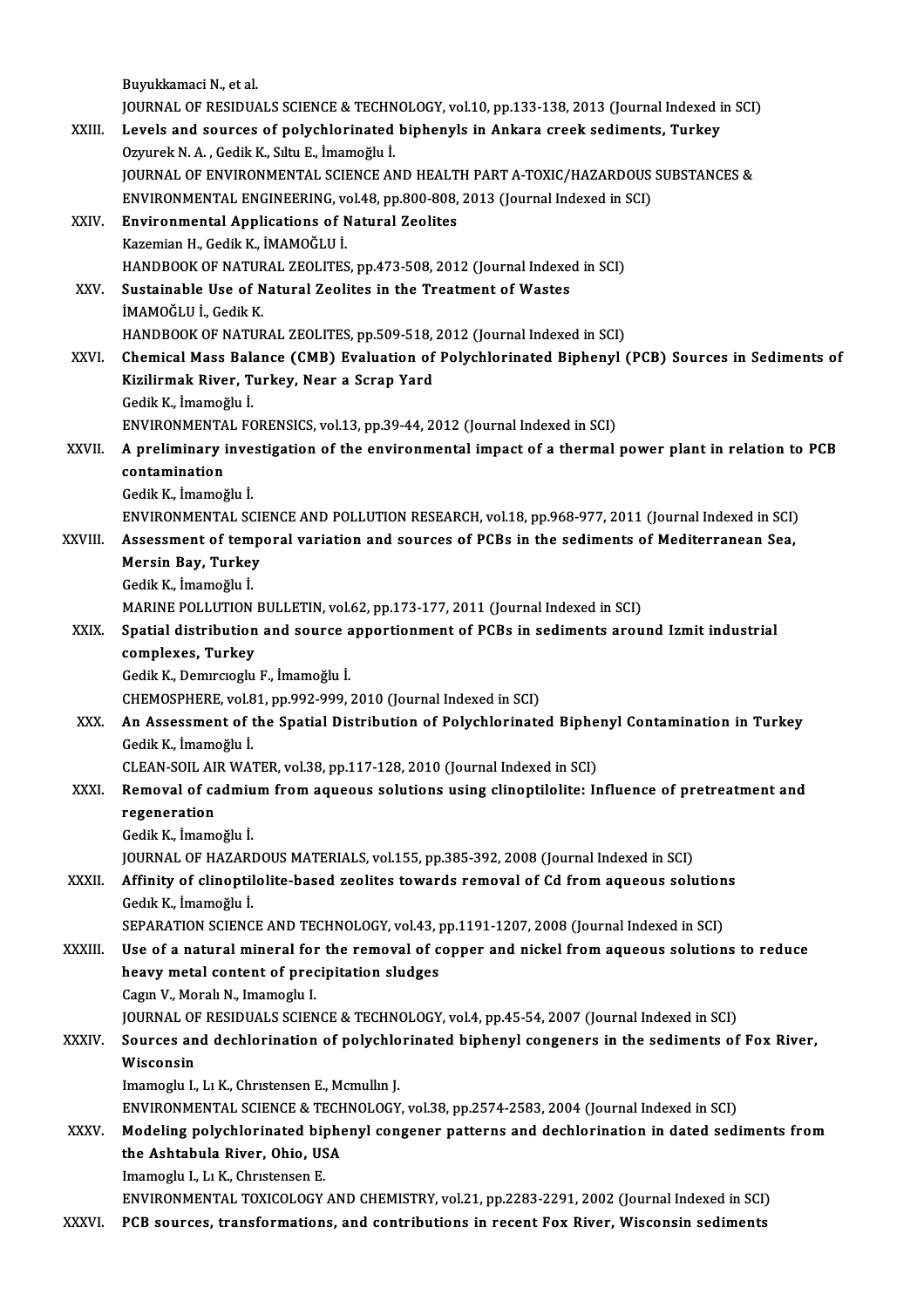determined from receptor modeling<br>Imamaglu I. Chustaneen F determined from recept<br>Imamoglu I., Chrıstensen E.<br>WATER RESEARCH vol 36 Imamoglu I., Christensen E.<br>WATER RESEARCH, vol.36, pp.3449-3462, 2002 (Journal Indexed in SCI) Imamoglu I., Christensen E.<br>WATER RESEARCH, vol.36, pp.3449-3462, 2002 (Journal Indexed in SCI)<br>XXXVII. PCB sources and degradation in sediments of Ashtabula River, Ohio, USA, determined from receptor<br>models WATER<br>**PCB sou**<br>models<br>Imamos! PCB sources and degradation<br>models<br>Imamoglu I., Lı K., Chrıstensen E.<br>WATER SCIENCE AND TECHNOL models<br>Imamoglu I., Lı K., Christensen E.<br>WATER SCIENCE AND TECHNOLOGY, vol.46, pp.89-96, 2002 (Journal Indexed in SCI)<br>PAHs in dated sodiments of Ashtabula Biyer, Obio, USA Imamoglu I., Lı K., Christensen E.<br>WATER SCIENCE AND TECHNOLOGY, vol.46, pp.89-96, 2002 (Journal River, Ohio, USA<br>XXXVIII. PAHs in dated sediments of Ashtabula River, Ohio, USA WATER SCIENCE AND TECHNOLOGY, vol.46, p<br>PAHs in dated sediments of Ashtabula Ri<br>L1 K., Christensen E., Van Camp R., Imamoglu I.<br>ENVIRONMENTAL SCIENCE & TECHNOLOCY Y PAHs in dated sediments of Ashtabula River, Ohio, USA<br>L1 K., Christensen E., Van Camp R., Imamoglu I.<br>ENVIRONMENTAL SCIENCE & TECHNOLOGY, vol.35, pp.2896-2902, 2001 (Journal Indexed in SCI) L1 K., Christensen E., Van Camp R., Imamoglu I.<br>ENVIRONMENTAL SCIENCE & TECHNOLOGY, vol.35, pp.2896-2902, 2001 (Journal Indexed in SCI)<br>XXXIX. Apportionment of polycyclic aromatic hydrocarbon sources in lower Fox River, US ENVIRONMENTAL SCIENCE & TECTRON<br>Apportionment of polycyclic and<br>chemical mass balance model<br>Su M. Christenson E. Korls L. Korl Apportionment of polycyclic aromatic hydroca<br>chemical mass balance model<br>Su M., Christensen E., Karls J., Kosuru S., Imamoglu I.<br>ENWRONMENTAL TOYICOLOCY AND CHEMISTRY ... chemical mass balance model<br>Su M., Christensen E., Karls J., Kosuru S., Imamoglu I.<br>ENVIRONMENTAL TOXICOLOGY AND CHEMISTRY, vol.19, pp.1481-1490, 2000 (Journal Indexed in SCI)<br>Sanaaning of vanjous tynes biomass for removal Su M., Christensen E., Karls J., Kosuru S., Imamoglu I.<br>ENVIRONMENTAL TOXICOLOGY AND CHEMISTRY, vol.19, pp.1481-1490, 2000 (Journal Indexed in SCI)<br>XL. Screening of various types biomass for removal and recovery of heavy m ENVIRONMENTAL TOXICOLOGY AND CHEMISTRY<br>Screening of various types biomass for rem<br>biosorption, sedimentation and desorption<br>Bakkalagh: L. Butter T. Eusen L. Helland E. Hang Screening of various types biomass for removal<br>biosorption, sedimentation and desorption<br>Bakkaloglu I., Butter T., Evıson L., Holland F., Hancock I.<br>WATER SCIENCE AND TECUNOLOCY vol 29 np 260 27 biosorption, sedimentation and desorption<br>Bakkaloglu I., Butter T., Evison L., Holland F., Hancock I.<br>WATER SCIENCE AND TECHNOLOGY, vol.38, pp.269-277, 1998 (Journal Indexed in SCI)

### Articles Published in Other Journals

- rticles Published in Other Journals<br>I. Hexabromosiklododekanın Biyolojik Bozunumunun İncelenmesi<br>Karaban I. Demirtana H. İmamoğlu İ Karahan I., Demirtepe H., İmamoğlu İ.<br>Hexabromosiklododekanın Biyolc<br>Karahan I., Demirtepe H., İmamoğlu İ. Karahan I., Demirtepe H., İmamoğlu İ.<br>ÇMO Çevre Bilim ve Teknoloji Dergisi, vol.2, no.2, pp.28-39, 2017 (Other Refereed National Journals)
- II. Source apportionment of volatile organic compounds in Ankara Atmosphere CMO Cevre Bilim ve Teknoloji Dergisi, vol.2, no.2, pp.28-39, 2017 (Other Refereed Nation.<br>Source apportionment of volatile organic compounds in Ankara Atmosphere<br>UZUNPINAR E. S. , ASLAN KILAVUZ S., İMAMOĞLU İ., SERT e., YU Source apportionment of volatile organic compounds in Ankara Atmosphere<br>UZUNPINAR E. S. , ASLAN KILAVUZ S., İMAMOĞLU İ., SERT e., YURDAKUL S., TUNCEL S. G.<br>ÇEVRE BİLİM VE TEKNOLOJİ, vol.1, pp.89-105, 2016 (Other Refereed N CEVRE BILIM VE TEKNOLOJI, vol.1, pp.89-105, 2016 (Other Refereed National Journals)<br>Refereed Congress / Symposium Publications in Proceedings

- efereed Congress / Symposium Publications in Proceedings<br>I. HEXABROMOCYCLODODECANE (HBCDD) BIODEGRADATION IN ANAEROBIC SEDIMENT MESOCOSMS<br>Kanaban I. Damirtana H. İmamoğlu İ Karahan İ., Demirtepe H., İmamoğlu İ.<br>Karahan İ., Demirtepe H., İmamoğlu İ.<br>International Naturalı of Environmen HEXABROMOCYCLODODECANE (HBCDD) BIODEGRADATION IN ANAEROBIC SEDIMENT MESOCOSMS<br>Karahan İ., Demirtepe H., İmamoğlu İ.<br>International Network of Environmental Forensics Conference, Utah, United States Of America, 25 - 27 June Karahan İ., Demirtepe H., İmamoğlu İ.<br>International Network of Environmental Forensics Conference, Utah, United States Of America, 25 - 27 June 2018,<br>pp.1 International Network of Environmental Forensics Conference,<br>pp.1<br>II. Sources and Sinks of PBDEs in Treatment Plant Sludges<br>Demirtone H. İmamoğlu İ pp.1<br>Sources and Sinks of Pl<br>Demirtepe H., İmamoğlu İ.<br>International Network of E International Network of Environmental Forensics Conference, Utah, United States Of America, 25 - 27 June 2018,<br>pp.1 Demirtepe H., İmamoğlu İ. International Network of Environmental Forensics C<br>pp.1<br>III. Sources and Sinks in Treatment Plant Sludges<br>DEMIPTERE H MAMOČIJJI pp.1<br>Sources and Sinks in Trea<br>DEMİRTEPE H., İMAMOĞLU İ.<br>INEE 2012 International Netr Sources and Sinks in Treatment Plant Sludges<br>DEMİRTEPE H., İMAMOĞLU İ.<br>INEF 2018 International Network of Environmental Forensics, 25 - 27 June 2018, pp.33<br>Prominated flame retardent levels in treatment plant sludges of Tu DEMİRTEPE H., İMAMOĞLU İ.<br>INEF 2018 International Network of Environmental Forensics, 25 - 27 June 2018,<br>IV. Brominated flame retardant levels in treatment plant sludges of Turkey<br>Demirtane H. İmemoğlu İ. INEF 2018 International N<br>Brominated flame retar<br>Demirtepe H., İmamoğlu İ.<br>SMICE 2018 Bome Italy 2 Brominated flame retardant levels in treatment<br>Demirtepe H., İmamoğlu İ.<br>SMICE 2018, Rome, Italy, 23 - 25 May 2018, pp.25-27<br>Havahramaavaladadaaana (UBCDD), Dagradatis Demirtepe H., İmamoğlu İ.<br>SMICE 2018, Rome, Italy, 23 - 25 May 2018, pp.25-27<br>V. Hexabromocyclododecane (HBCDD) Degradation in Anaerobic Sediments<br>Karaban İ. Damirtana H. İmamoğlu İ. SMICE 2018, Rome, Italy, 23 - 25 May<br>Hexabromocyclododecane (HBCL<br>Karahan İ., Demirtepe H., İmamoğlu İ.<br>SMICE 2018, Peme, İtaly, 22 - 25 May Hexabromocyclododecane (HBCDD) Degradation<br>Karahan İ., Demirtepe H., İmamoğlu İ.<br>SMICE 2018, Rome, Italy, 23 - 25 May 2018, pp.308-310<br>Havahramasikladadekanın Biyalajik Bazunumunu Karahan İ., Demirtepe H., İmamoğlu İ.<br>SMICE 2018, Rome, Italy, 23 - 25 May 2018, pp.308-310<br>VI. Hexabromosiklododekanın Biyolojik Bozunumunun İncelenmesi<br>Karahan I., DEMİRTEPE H., İMAMOĞLU İ. SMICE 2018, Rome, Italy, 23 - 25 May 2018, pp.308-310
-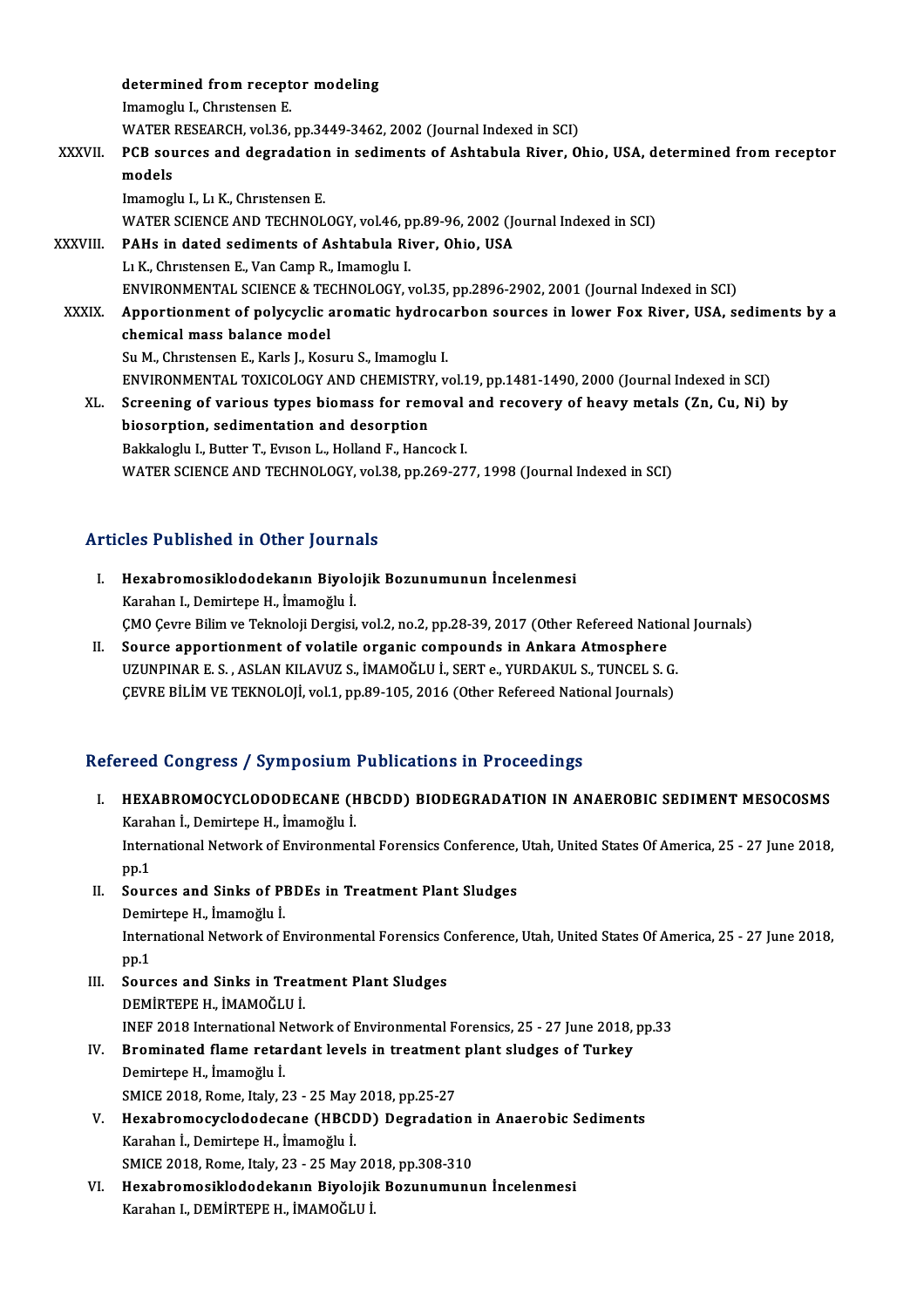12.Ulusal Çevre Mühendisliği Kongresi, Turkey, 5 - 07 October 2017<br>Kirlenmiş Sahalarda İvilestinme Stratejilerinin Gelistinilmesi

12.Ulusal Çevre Mühendisliği Kongresi, Turkey, 5 - 07 October 2017<br>VII. Kirlenmiş Sahalarda İyileştirme Stratejilerinin Geliştirilmesi<br>DEMİRTERE U. İMAMOČLU İ 12.Ulusal Çevre Mühendisliği<br>Kirlenmiş Sahalarda İyileş<br>DEMİRTEPE H., İMAMOĞLU İ.<br>12 Ulusal Caure Mühendisliği Kirlenmiş Sahalarda İyileştirme Stratejilerinin Geliştirilmesi<br>DEMİRTEPE H., İMAMOĞLU İ.<br>12.Ulusal Çevre Mühendisliği Kongresi, Turkey, 5 - 07 October 2017<br>TÜRKİYE'DE RROMLU ALEV GEGİKTİRİGİ KİRLİL İK SEVİYELE 12. Ulusal Çevre Mühendisliği Kongresi, Turkey, 5 - 07 October 2017

DEMİRTEPE H., İMAMOĞLU İ.<br>12.Ulusal Çevre Mühendisliği Kongresi, Turkey, 5 - 07 October 2017<br>VIII. TÜRKİYE'DE BROMLU ALEV GECİKTİRİCİ KİRLİLİK SEVİYELERİ VE TÜRKİYE ARITMA<br>CAMURLARINDA İLK ÖLCÜMLER DEMİRTEPE H., İMAMOĞLU İ. 12. Ulusal Çevre Mühendisliği Kongresi, Turkey, 5 - 07 October 2017

- IX. Determination of Ambient Elemental and Organic Carbon Concentrations in Urban and Suburban 12.Ulusal Çevre Mühendisliği Kongresi, Turkey, 5 - 07 October 2017<br>Determination of Ambient Elemental and Organic Carbon Conce<br>Ankara Atmospheres: Estimation of Secondary Organic Aerosol<br>VOCAK E. ÖZTÜRK R. ASLAN KU AVUZ S. Determination of Ambient Elemental and Organic Carbon Con<br>Ankara Atmospheres: Estimation of Secondary Organic Aeros<br>KOÇAK E., ÖZTÜRK F., ASLAN KILAVUZ S., İMAMOĞLU İ., TUNCEL S. G.<br><sup>9th Atmospheris Sciences Sumnosium, ATMO</sup> Ankara Atmospheres: Estimation of Secondary Organic Aerosol<br>KOÇAK E., ÖZTÜRK F., ASLAN KILAVUZ S., İMAMOĞLU İ., TUNCEL S. G.<br>8th Atmospheric Sciences Symposium –ATMOS 2017, 1 - 04 November 2017<br>DETERMINATION OF AMPIENT ELE KOÇAK E., ÖZTÜRK F., ASLAN KILAVUZ S., İMAMOĞLU İ., TUNCEL S. G.<br>8th Atmospheric Sciences Symposium –ATMOS 2017, 1 - 04 November 2017<br>X. DETERMINATION OF AMBIENT ELEMENTEL AND ORGANICCARBON CONCENTRATIONS IN URBAN
- 8th Atmospheric Sciences Symposium –ATMOS 2017, 1 04 November 2017<br>DETERMINATION OF AMBIENT ELEMENTEL AND ORGANICCARBON CONCENTRATIONS IN URI<br>AND SUBURBANATMOSPHERES IN ANKARA: ESTIMATION OF SECONDARYORGANIC AEROSOL<br>KOCA DETERMINATION OF AMBIENT ELEMENTEL AND ORGANICCA.<br>AND SUBURBANATMOSPHERES IN ANKARA: ESTIMATION OF<br>KOÇAK E., ÖZTÜRK F., ASLAN KILAVUZ S., İMAMOĞLU İ., TUNCEL S. G.<br><sup>9th Atmospheris Sciences Sumnosium Ataphul Turkey 1, 04 N</sup> AND SUBURBANATMOSPHERES IN ANKARA: ESTIMATION OF SECONDA<br>KOÇAK E., ÖZTÜRK F., ASLAN KILAVUZ S., İMAMOĞLU İ., TUNCEL S. G.<br>8th Atmospheric Sciences Symposium, İstanbul, Turkey, 1 - 04 November 2017<br>DUIRNAL VARLATION OF VOLA KOÇAK E., ÖZTÜRK F., ASLAN KILAVUZ S., İMAMOĞLU İ., TUNCEL S. G.<br>8th Atmospheric Sciences Symposium, İstanbul, Turkey, 1 - 04 November 2017<br>XI. DIURNAL VARIATION OF VOLATILE ORGANIC COMPOUNDCONCENTRATIONS IN SUBURBAN ANKAR
- 8th Atmospheric Sciences Symposium, İstanbul, Turkey, 1 04 November 2017<br>DIURNAL VARIATION OF VOLATILE ORGANIC COMPOUNDCONCENTRA<br>ATMOSPHERE<br>UZUNPINAR E. S. , EZGİ S., ASLAN KILAVUZ S., İMAMOĞLU İ., TUNCEL S. G. DIURNAL VARIATION OF VOLATILE ORGANIC COMPOUNDCONCEN<br>ATMOSPHERE<br>UZUNPINAR E. S. , EZGİ S., ASLAN KILAVUZ S., İMAMOĞLU İ., TUNCEL S. G.<br>8th Atmograpic Sciences Sumnosium - 01-04 November 2017 - Istanbul ATMOSPHERE<br>UZUNPINAR E. S. , EZGİ S., ASLAN KILAVUZ S., İMAMOĞLU İ., TUNCEL S. G.<br>8th Atmospheric Sciences Symposium - 01-04 November 2017 – Istanbul - Turkey, 1 - 04 November 2017<br>DUIRNAL VARIATION OF VOLATU E ORGANIC COM

XII. DIURNAL VARIATION OF VOLATILE ORGANIC COMPOUNDCONCENTRATIONS IN SUBURBAN ANKARA<br>ATMOSPHERE **8th Atmospheric<br>DIURNAL VARI<br>ATMOSPHERE**<br>UZUNPIMAP E.S ATMOSPHERE<br>UZUNPINAR E. S. , Ezgi S., ASLAN KILAVUZ S., İMAMOĞLU İ., TUNCEL S. G.<br>8th Atmospheric Sciences Symposium, İstanbul, Turkey, 1 - 04 November 2017, pp.150-153<br>Ankara'da Kantsal Yarlasım ve Banliya İstasyanlarında

UZUNPINARE.S. ,EzgiS.,ASLANKILAVUZ S., İMAMOĞLUİ.,TUNCEL S.G.

UZUNPINAR E. S. , Ezgi S., ASLAN KILAVUZ S., İMAMOĞLU İ., TUNCEL S. G.<br>8th Atmospheric Sciences Symposium, İstanbul, Turkey, 1 - 04 November 2017, pp.150-153<br>XIII. Ankara'da Kentsel Yerleşim ve Banliyo İstasyonlarında 8th Atmospheric Sciences Symposium, İstanbul, Turkey, 1 - 04 Novem<br>Ankara'da Kentsel Yerleşim ve Banliyo İstasyonlarında Ölçüle<br>Konsantrasyonlarının Zamansal DeğişimiElif Sena Uzunpınar,<br>UZUNPINAR E.S., ezgi s. ASLAN KU AV Ankara'da Kentsel Yerleşim ve Banliyo İstasyonlarında Ölçülen I<br>Konsantrasyonlarının Zamansal DeğişimiElif Sena Uzunpınar,<br>UZUNPINAR E. S. , ezgi s., ASLAN KILAVUZ S., İMAMOĞLU İ., TUNCEL S. G.<br>VIL Ulusal Hava Kirliliği ve Konsantrasyonlarının Zamansal DeğişimiElif Sena Uzunpınar,<br>UZUNPINAR E. S. , ezgi s., ASLAN KILAVUZ S., İMAMOĞLU İ., TUNCEL S. G.<br>VII. Ulusal Hava Kirliliği ve Kontrolü Sempozyumu, Turkey, 1 - 03 November 2017

## UZUNPINAR E. S. , ezgi s., ASLAN KILAVUZ S., İMAMOĞLU İ., TUNCEL S. G.<br>VII. Ulusal Hava Kirliliği ve Kontrolü Sempozyumu, Turkey, 1 - 03 November 2017<br>XIV. ANKARA'DA PM2.5 FRAKSİYONUNDAKİ PARTİKÜLLERDE PAH DERİŞİMLERİN VII. Ulusal Hava K<br><mark>ANKARA'DA PM</mark><br>BELİRLENMESİ<br>*VOCAV* E. ASLAN ANKARA'DA PM2.5 FRAKSİYONUNDAKİ PARTİKÜLL<br>BELİRLENMESİ<br>KOÇAK E., ASLAN KILAVUZ S., İMAMOĞLU İ., TUNCEL S. G.<br>VILULUSAL HAVA KİRLİLİĞİ VE KONTROLÜ SEMPOZYUM BELİRLENMESİ<br>KOÇAK E., ASLAN KILAVUZ S., İMAMOĞLU İ., TUNCEL S. G.<br>VII. ULUSAL HAVA KİRLİLİĞİ VE KONTROLÜ SEMPOZYUMU, Antalya, Turkey, 1 - 03 November 2017<br>DETERMINATION OF AMPIENT ELEMENTEL AND ORCANIC CARRON CONCENTRATIO

XV. DETERMINATION OF AMBIENT ELEMENTEL AND ORGANIC CARBON CONCENTRATIONS IN URBAN VII. ULUSAL HAVA KİRLİLİĞİ VE KONTROLÜ SEMPOZYUMU, Antalya, Turkey, 1 - 03 November 2017<br>DETERMINATION OF AMBIENT ELEMENTEL AND ORGANIC CARBON CONCENTRATIONS IN URB<br>AND SUBURBAN ATMOSPHERES IN ANKARA: ESTIMATION OF SECONDA XV. DETERMINATION OF AMBIENT ELEMENTEL AND ORGANIC CARBON CONCENTRATIONS IN URBAN<br>AND SUBURBAN ATMOSPHERES IN ANKARA: ESTIMATION OF SECONDARY ORGANIC AEROSOL<br>KOÇAK E., ÖZTÜRK F., ASLAN KILAVUZ S., İMAMOĞLU İ., TUNCEL S. G. AND SUBURBAN ATMOSPHERES IN ANKARA: ESTIMATION OF SECONDARY ORGANIC AEROSOL KOÇAK E., ÖZTÜRK F., ASLAN KILAVUZ S., İMAMOĞLU İ., TUNCEL S. G.<br>8th Atmospheric Sciences Symposium (ATMOS 2017), İstanbul, Turkey, 18 - 21 October 2017<br>XVI. ANKARA'DA PM2.5 FRAKSİYONUNDAKİ PARTİKÜLLERDE N-ALKANOİK ASİ

**8th Atmospheric<br>ANKARA'DA P<br>İNCELENMESİ**<br>KOCAK ELASLA' ANKARA'DA PM2.5 FRAKSİYONUNDAKİ PARTİKÜLL<br>İNCELENMESİ<br>KOÇAK E., ASLAN KILAVUZ S., İMAMOĞLU İ., TUNCEL S. G.<br>12. III USAL CEVPE MÜHENDİSI İĞI KONCPESİ, Arkara Tu **İNCELENMESİ**<br>KOÇAK E., ASLAN KILAVUZ S., İMAMOĞLU İ., TUNCEL S. G.<br>12. ULUSAL ÇEVRE MÜHENDİSLİĞİ KONGRESİ, Ankara, Turkey, 5 - 07 October 2017

## KOÇAK E., ASLAN KILAVUZ S., İMAMOĞLU İ., TUNCEL S. G.<br>12. ULUSAL ÇEVRE MÜHENDİSLİĞİ KONGRESİ, Ankara, Turkey, 5 - 07 October 2017<br>XVII. In-Situ Bioremediation Alternatives for Sediments Contaminated with Hexabromocyclodode 12. ULUSAL ÇEVRE MÜHEND<br>In-Situ Bioremediation Alt<br>DEMİRTEPE H., İMAMOĞLU İ.<br>Fourth International Sumnosi In-Situ Bioremediation Alternatives for Sediments Contaminated with Hexabromocyclododecane<br>DEMİRTEPE H., İMAMOĞLU İ.<br>Fourth International Symposium on Bioremediation and Sustainable Environmental Technologies, 22 - 25 May<br>

DEMİRTEPE H., İMAMOĞLU İ.<br>Fourth International Symposium on Bioremediation and Sustainable Environmental Technologies, 22 - 25 May<br>2017 Fourth International Symposium on Bioremediation and Sustainable Environmental Technologies, 22 - 25 M.<br>2017<br>Represention of Decabromodiphenyl Ether (BDE-209) via Catalyzed Hydrogen Peroxide<br>Representions

2017<br>Abiotic Degra<br>Propagations<br>DEMIPTEDE H Abiotic Degradation of Decabromodip<br>Propagations<br>DEMİRTEPE H., Hatipoğlu G., İMAMOĞLU İ.<br>NINTH INTERNATIONAL CONEERENCE ON

DEMİRTEPE H., Hatipoğlu G., İMAMOĞLU İ.

Propagations<br>DEMİRTEPE H., Hatipoğlu G., İMAMOĞLU İ.<br>NINTH INTERNATIONAL CONFERENCE ON REMEDIATION AND MANAGEMENT OF CONTAMINATED SEDIMENTS, 9<br>- 12 January 2017 NINTH INTERNATIONAL CONFERENCE ON REMEDIATION - 12 January 2017<br>XIX. Prediction of PCB Dechlorination Rate Constants<br>Karakas E. MAMOČLU I

- 12 January 2017<br>Prediction of PCB Dec<br>Karakas F., İMAMOĞLU İ.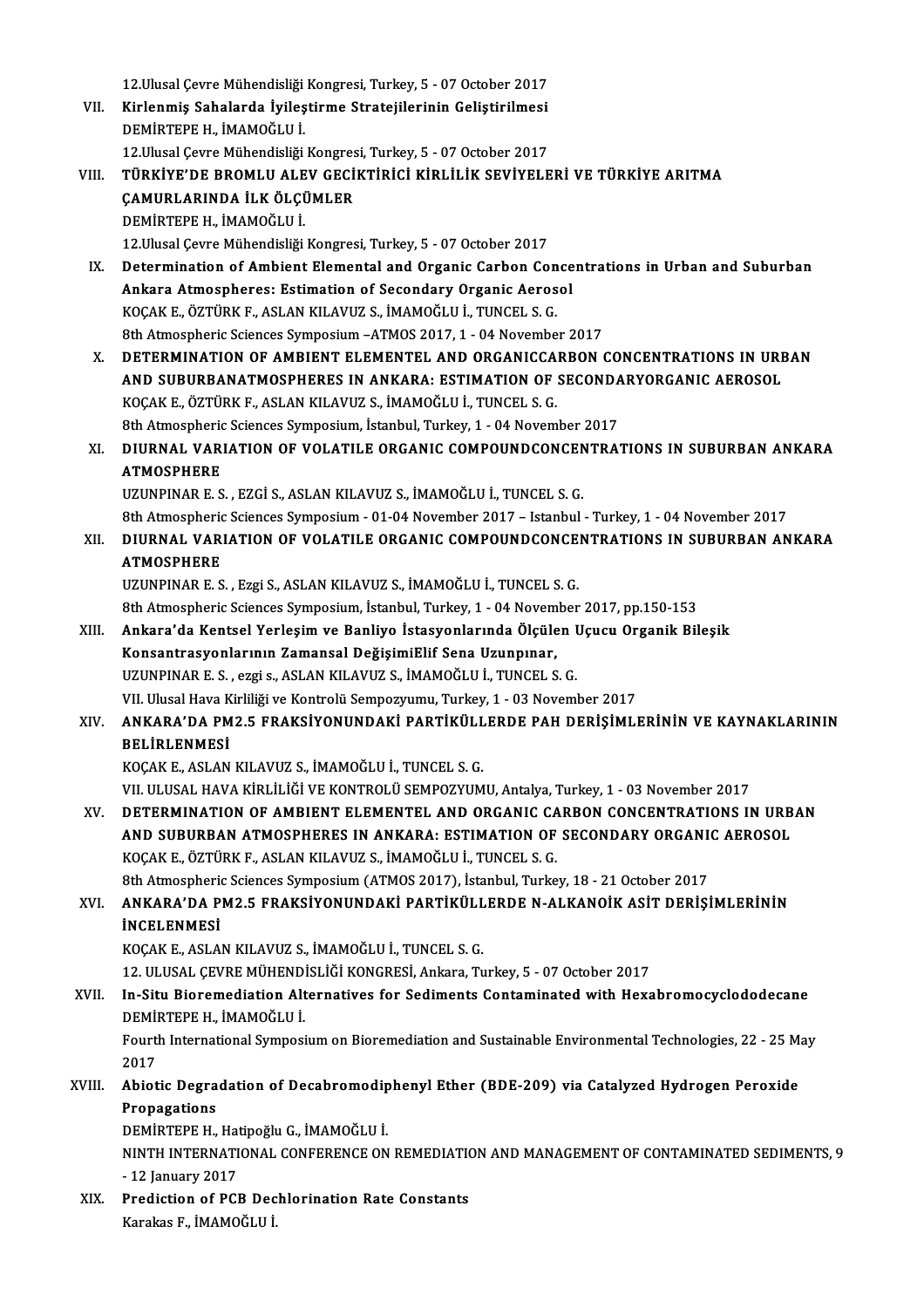Ninth International Conference on Remediation and Management of Contaminated Sediments, 9 - 12 January 2017<br>Mathematical Model Development for use in Bioremediation of BCB Contaminated Sediments

Ninth International Conference on Remediation and Management of Contaminated Sediments, 9 - 12 Janua<br>XX. Mathematical Model Development for use in Bioremediation of PCB Contaminated Sediments Ninth International Confe<br>Mathematical Model D<br>Karakas F., İMAMOĞLU İ.<br><sup>Ninth</sup> International Confe Mathematical Model Development for use in Bioremediation of PCB Contaminated Sediments<br>Karakas F., İMAMOĞLU İ.<br>Ninth International Conference on Remediation and Management of Contaminated Sediments, 9 - 12 January 2017<br>Ide

- Karakas F., İMAMOĞLU İ.<br>Ninth International Conference on Remediation and Management of Contaminated Sediments, 9 12<br>XXI. Identification and Source Apportionment of Trace Elements in Suburban Area of Ankara<br>Celik İ., Gol Ninth International Conference on Remediation and Managem<br>Identification and Source Apportionment of Trace Elen<br>Çelik İ., Goli T., ASLAN KILAVUZ S., İMAMOĞLU İ., TUNCEL S. G.<br>First International Black See Congress on Envir Identification and Source Apportionment of Trace Elements in Suburban Area of Ankara<br>Çelik İ., Goli T., ASLAN KILAVUZ S., İMAMOĞLU İ., TUNCEL S. G.<br>First International Black Sea Congress on Environmental Sciences (IBCESS), Celik I., Goli T., ASLAN KILAVUZ S., IMAMOĞLU I., TUNCEL S. G.<br>First International Black Sea Congress on Environmental Sciences (IBCE<br>XXII. Identification of VOCs in METU Campus through factor analysis<br>writing research and
- First International Black Sea Congress on Environmental Sciences (IBC)<br>Identification of VOCs in METU Campus through factor analysi<br>uzunpinar e. s. , sert e., ASLAN KILAVUZ S., İMAMOĞLU İ., TUNCEL S. G.<br>First International Identification of VOCs in METU Campus through factor analysis<br>uzunpinar e. s. , sert e., ASLAN KILAVUZ S., İMAMOĞLU İ., TUNCEL S. G.<br>First International Black Sea Congress on Environmental Sciences IBCESS, Giresun, Turkey, uzunpinar e. s. , se<br>First Internationa<br>September 2016<br>Seuree Identific First International Black Sea Congress on Environmental Sciences IBCESS, Giresu<br>September 2016<br>XXIII. Source Identification of VOCs in METU campus through factor analysis<br>IIZUNDINAR E.S. ERGIS ASLAN KILAVIIZ S. IMAMOČLILI

September 2016<br>Source İdentification of VOCs in METU campus through factor analysis<br>UZUNPINAR E. S. , Ezgi S., ASLAN KILAVUZ S., İMAMOĞLU İ., TUNCEL S. G. Source İdentification of VOCs in METU campus through factor analysis<br>UZUNPINAR E. S. , Ezgi S., ASLAN KILAVUZ S., İMAMOĞLU İ., TUNCEL S. G.<br>1st International Black Sea Congress on Environmental Sciences, Giresun, Turkey, 3 UZUNPINAR<br>1st Internati<br>pp.864-892<br>PM2 5 bou 1st International Black Sea Congress on Environmental Sciences, Giresun, Turkey, 31 August<br>pp.864-892<br>XXIV. PM2 5 bound PAH speciation methods and evaluation of seasonal concentrations<br> $XOCAYE-AYIAYIIAYIIZS-IMAMOCHIITINICEISS$ 

## pp.864-892<br>PM2 5 bound PAH speciation methods and evaluation of seasonal concentrations KOÇAK E., ASLAN KILAVUZ S., İMAMOĞLU İ., TUNCEL S. G.

1st International Black Sea Congress on Environmental Sciences, Giresun, Turkey, 31 August - 03 September 2016,<br>pp.93 1st International Black Sea Congress on Environmental Sciences, Giresun, Turkey, 31 August - 03 S<br>pp.93<br>XXV. Identification and source appotionment of trace elements in suburban area of Ankara<br>Celik L.Celi T. ASLAN KILAVIE

- pp.93<br>Identification and source appotionment of trace eleme:<br>Çelik İ., Goli T., ASLAN KILAVUZ S., İMAMOĞLU İ., TUNCEL S. G.<br>1st International Plack See Congress en Envirenmental Scienc 1st International Black Sea Congress on Environmental Sciences, Giresun, Turkey, 31 August - 03 September 2016,<br>pp.767-772 Celik İ., Goli T., ASLAN KILAVUZ S., İMAMOĞLU İ., TUNCEL S. G.
- 1st International Black Sea Congress on Environmental Sciences, Giresun, Turkey, 31 August 03 September 20<br>20 pp.767-772<br>XXVI. Evaluation of Remediation Alternatives for Reductive Debromination of Polybrominated Diphenyl PP.767-<br>Evaluat<br>Ethers Evaluation of Remediation<br>Ethers<br>DEMİRTEPE H., İMAMOĞLU İ.<br>26th International Sumnesiun 5thers<br>16th International Symposium on Halogenated Persistent Organic Pollutants, 28 August - 02 September 2016<br>16th International Symposium on Halogenated Persistent Organic Pollutants, 28 August - 02 September 2016

## XXVII. PM2 5 bound organic molecular marker speciation methods and observations from daily PM2 5 bound organic molecular marker speciation<br>measurements in Ankara Turkey<br>KOÇAK E., ASLAN KILAVUZ S., İMAMOĞLU İ., TUNCEL S. G.<br>19th International Sumnosium en Envirenmenteel Bellutie

measurements in Ankara Turkey

18th International Symposium on Environmentasl Pollution and its impact on lifwe in the Mediterranean Regionn,<br>Girit, Greece, 26 - 30 September 2015 KOÇAK E., ASLAN KILAVUZ S., İMAMOČ<br>18th International Symposium on Envi<br>Girit, Greece, 26 - 30 September 2015<br>Begylstowy Impost Assossment of 18th International Symposium on Environmentasl Pollution and its impact on lifwe in the Mediterranean Regioni<br>Girit, Greece, 26 - 30 September 2015<br>XXVIII. Regulatory Impact Assessment of Implementing the EU Persistent Org

## Girit, Gre<br><mark>Regulat</mark><br>Turkey Regulatory Impact Assessment of Implementing the EU<br>Turkey<br>Kirhensteine I., İMAMOĞLU İ., Erdogdu S., Futo P., Holoubek I.<br>25th International Sumpesium en Hologenated Organia Bellut Turkey<br>Kirhensteine I., İMAMOĞLU İ., Erdogdu S., Futo P., Holoubek I.<br>35th International Symposium on Halogenated Organic Pollutants - Dioxin 2015, 23 - 28 August 2015<br>Polyhnominated Dinhonyl Ethons in Treatment Blant Slud

## Kirhensteine I., İMAMOĞLU İ., Erdogdu S., Futo P., Holoubek I.<br>35th International Symposium on Halogenated Organic Pollutants - Dioxin 2015, 23 - 28 August 2015<br>XXIX. Polybrominated Diphenyl Ethers in Treatment Plant S **35th Inte<br>Polybro<br>Turkey**<br>DEMIPT Polybrominated Diphenyl<br>Turkey<br>DEMİRTEPE H., İMAMOĞLU İ.<br><sup>25th International Sumnosiun</sup>

Turkey<br>DEMİRTEPE H., İMAMOĞLU İ.<br>35th International Symposium on Halogenated Organic Pollutants - Dioxin 2015, 23 - 28 August 2015

## DEMIRTEPE H., İMAMOĞLU İ.<br>35th International Symposium on Halogenated Organic Pollutants - Dioxin 2015, 23 -<br>XXX. Identification of chemical compositions of aerosols in Ankara atmosphere<br>Colik İ. ASLAN KU AVUZ S. İMAMOĞLU 35th International Symposium on Halogenated Organic<br>Identification of chemical compositions of aeros<br>Çelik İ., ASLAN KILAVUZ S., İMAMOĞLU İ., TUNCEL S. G.<br>Fifth International Conference on Environmental Mana

Identification of chemical compositions of aerosols in Ankara atmosphere<br>Çelik İ., ASLAN KILAVUZ S., İMAMOĞLU İ., TUNCEL S. G.<br>Fifth International Conference on Environmental Management, Engineering, Planning and Economics Celik İ., ASLAN KILAVUZ S., İMAMOĞLU İ., TUNCEL S. G.<br>Fifth International Conference on Environmental Management, Engine<br>2015) and SECOTOX conference, Mykonos, Greece, 14 - 18 June 2015<br>Identification of chemical compositi Fifth International Conference on Environmental Management, Engineering, Planning a<br>2015) and SECOTOX conference, Mykonos, Greece, 14 - 18 June 2015<br>XXXI. Identification of chemical compositions of aerosols in Ankara s atm

## 2015) and SECOTOX conference, Mykonos, Greece, 14 - 18 June 2015<br>Identification of chemical compositions of aerosols in Ankara s atmosphere<br>celik i., ASLAN KILAVUZ S., İMAMOĞLU İ., TUNCEL S. G. Identification of chemical compositions of aerosols in Ankara s atmosphere<br>çelik i., ASLAN KILAVUZ S., İMAMOĞLU İ., TUNCEL S. G.<br>Fifth International Conference on Environmental Management, Engineering, Planning and Economi

celik i., ASLAN KILAVUZ S., İMAMOĞLU İ., TUNCEL<br>Fifth International Conference on Environmental I<br>2015) & SECOTOX Conference, 14 - 18 June 2015<br>Companison of Structural Properties of Cont Fifth International Conference on Environmental Management, Engineering, Planning and Economics (<br>2015) & SECOTOX Conference, 14 - 18 June 2015<br>XXXII. Comparison of Structural Properties of Copper Deposits from Sulfate and

2015) & SECOTOX Conference, 14 - 18 June 2015<br>Comparison of Structural Properties of Copper Deposits from Sulfate and Pyrophosphate<br>Electrolytes

ARSLANB.,UlgudurN.,ERDOĞANM., İMAMOĞLUİ.,KARAKAYAİ.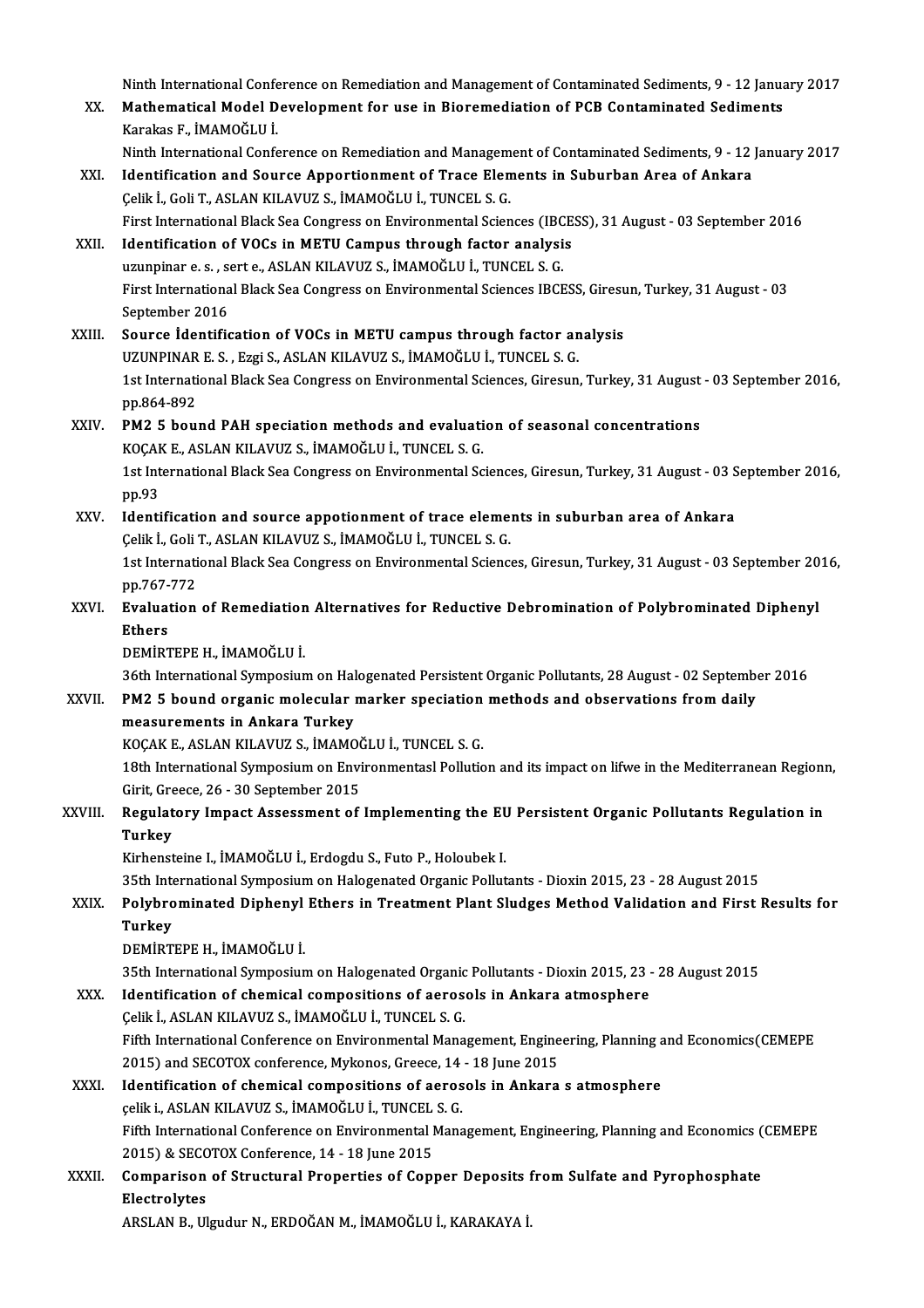Symposium on Fundamentals of Electrochemical Growth - From UPD to Microstructures 3 held during the 224th<br>Meeting of the Electrochemical Society (ECS), San Enancisco, Costa Bica. 27 October, .01 November 2012, yel 59 Symposium on Fundamentals of Electrochemical Growth - From UPD to Microstructures 3 held during the 224th<br>Meeting of the Electrochemical-Society (ECS), San-Francisco, Costa Rica, 27 October - 01 November 2013, vol.58, Symposium<br>Meeting of the<br>pp.105-113<br>Investigaties

### Meeting of the Electrochemical-Society (ECS), San-Francisco, Costa Rica, 27 October - 01 November 2013, vol.58,<br>pp.105-113<br>XXXIII. Investigation of PCB levels and sources: The case of Ankara Creek, Turkey<br>Ozyurek N., Gedik Investigation of PCB levels and sources: The case of Ankara Creek, Turkey 242nd National Meeting of the American-Chemical-Society (ACS), Colorado, United States Of America, 28 August -Ozyurek N., Gedik K., İMAMO)<br>242nd National Meeting of th<br>01 September 2011, vol.242<br>Exploration of the use of 242nd National Meeting of the American-Chemical-Society (ACS), Colorado, United States Of America, 2<br>01 September 2011, vol.242<br>XXXIV. Exploration of the use of PMF for the investigation of PCB sources and fate in the aqua

01 September<br>Exploration<br>environment<br>Karakas E. iM/ Exploration of the use<br>environment<br>Karakas F., İMAMOĞLU İ.<br>242nd National Mesting

environment<br>Karakas F., İMAMOĞLU İ.<br>242nd National Meeting of the American-Chemical-Society (ACS), Colorado, United States Of America, 28 August -Karakas F., İMAMOĞLU İ.<br>242nd National Meeting of th<br>01 September 2011, vol.242<br>Investigation of the effect 242nd National Meeting of the American-Chemical-Society (ACS), Colorado, United States Of America, 28 August -<br>01 September 2011, vol.242<br>XXXV. Investigation of the effect of variable CMB input data on source apportionment

## 01 September 2011, vo<br>Investigation of the<br>Gedik K., İMAMOĞLU İ. Investigation of the effect of variable CMB input data on source apportionment of PCBs in sediment<br>Gedik K., İMAMOĞLU İ.<br>242nd National Meeting of the American-Chemical-Society (ACS), Colorado, United States Of America, 28

Gedik K., İMAMOĞLU İ.<br>242nd National Meeting of the American-Chemical-Society (ACS), Colorado, United States Of America, 28 August -<br>01 September 2011, vol.242 242nd National Meeting of the American-Chemical-Society<br>01 September 2011, vol.242<br>XXXVI. Gevre Mühendisliğinin geleceğine yönelik görüşler<br>AKSOVA İMAMOĞLUİ

# 01 September 2011, vol<br>Çevre Mühendisliğini<br>AKSOY A., İMAMOĞLU İ.<br>2 *Ceure Mühendisliği El*

AKSOY A., İMAMOĞLU İ.

2. Çevre Mühendisliği Eğitimi ve Meslek Alanındaki Gelişmeler Çalıştayı, Antalya, Turkey, 25 - 26 March 2011,<br>pp.113-125

### Supported Projects

Sanin F.D., İmamoğlu İ., Aksoy A., Alp E., Sanin S.L., Project Supported by Other Official Institutions, TÜRKİYE'DE ARITMAÇAMURUYÖNETİMİVEEYLEMPLANININHAZIRLANMASIPROJESİ,2016 -2019 Sanin F. D. , İmamoğlu İ., Aksoy A., Alp E., Sanin S. L. , Project Supported by Other Official Institutions, TÜRKİYE'DE<br>ARITMA ÇAMURU YÖNETİMİ VE EYLEM PLANININ HAZIRLANMASI PROJESİ, 2016 - 2019<br>İMAMOĞLU İ., TUNCEL S. G. ,

ARITMA ÇAMURU YÖNETİMİ VE EYLEM PLANININ HAZIRLANMASI PROJESİ, 2016 - 2019<br>İMAMOĞLU İ., TUNCEL S. G. , TUBITAK Project, Hava Kalitesine Yönelik, Kaynak Belirleme Ç<br>Kaynak Gruplarının Farklı Doğal Izleyiciler (Tracer) Kulla İMAMOĞLU İ., TUNCEL S. G. , TUBITAK Project, Hava Kalitesine Yönelik, Kaynak Belirleme Çalışmaları ile Saptanabile<br>Kaynak Gruplarının Farklı Doğal Izleyiciler (Tracer) Kullanılarak Arttırılması, 2012 - 2017<br>İMAMOĞLU İ., Pr

Kaynak Gruplarının Farklı Doğal Izleyiciler (Tracer) Kullanılarak Arttırılması, 2012 - 2017<br>İMAMOĞLU İ., Project Supported by Higher Education Institutions, Kalıcı Organik Kirleticilerden Tekstil Sektöründe<br>Kullanılan Alev İMAMOĞLU İ., Project Supported by Higher Education Institutions, Kalıcı Organik Kirleticilerden Tekstil Sektöründ<br>Kullanılan Alev Geciktiricilerin Akıbetinin İncelenmesi, 2014 - 2016<br>İMAMOĞLU İ., KENTEL ERDOĞAN E., TUBITAK

Kullanılan Alev Geciktiricilerin Akıbetinin İncelenmesi, 2014 - 2016<br>İMAMOĞLU İ., KENTEL ERDOĞAN E., TUBITAK Project, Evsel Kentsel Arıtma Çamurlarının Yönetimi, 2010 - 2013<br>İmamoğlu İ., Sanin F. D. , Project Supported by İMAMOĞLU İ., KENTEL ERDOĞAN E., TUBITAK Project, Evsel Kentsel Arıtma Çamurlarının Yönetimi, 2010 -<br>İmamoğlu İ., Sanin F. D. , Project Supported by Higher Education Institutions, Eymir Gölü arazisinde trafo ya<br>PCB kirliliğ İmamoğlu İ., Sanin F. D. , Project Supported by Higher Education Institutions, Eymir Gölü arazisinde trafo yağı kaynaklı<br>PCB kirliliğinin belirlenmesi modellenmesi ve PCB li trafo yağlarının bertarafının incelenmesi, 2009

PCB kirliliğinin belirlenmesi modellenmesi ve PCB li trafo yağlarının bertarafının incelen<br>İMAMOĞLU İ., TUBITAK Project, Türkiye nin Poliklorlu Bifeniller Kaynaklı Kirlilik Durum<br>Kirleticilerin Akıbetinin İncelenmesi TUBIT İMAMOĞLU İ., TUBITAK Project, Türkiye nin Poliklorlu Bifeniller Kaynaklı Kirlilik Durumunun Belirlenmesi ve Bu<br>Kirleticilerin Akıbetinin İncelenmesi TUBITAK KARIYER Proje No 104I126, 2005 - 2010<br>İmamoğlu İ., Project Suppor

Kirletic<br>İmamoj<br>- 2005<br>İmamoj İmamoğlu İ., Project Supported by Higher Education Institutions, Doğal zeolitlerin atıksu arıtımında kullanılabilirliğ<br>- 2005<br>İmamoğlu İ., Chrıstensen E., Other Supported Projects, Source Apportionment of Organic Pollutant

- 2005<br>İmamoğlu İ., Christensen E., Other Supported Projects, Source Apportionment of Organic Pollutants in the Aquatic<br>Environment Considering Fractionation Between Source and Receptor, 1998 - 2001

### **Scientific Refereeing**

Scientific Refereeing<br>ENVIRONMENTAL SCIENCE AND POLLUTION RESEARCH, SCI Journal, November 2020<br>CHEMOSPHERE, SCI Journal, July 2020 CHEMOSPHERE, SCI Journal, July 2020<br>CHEMOSPHERE, SCI Journal, July 2020<br>TUBITAK Project 2001 - Initial R&D Pre ENVIRONMENTAL SCIENCE AND POLLUTION RESEARCH, SCI Journal, November 2020<br>CHEMOSPHERE, SCI Journal, July 2020<br>TUBITAK Project, 3001 - Initial R&D Projects Support Program, Middle East Technical University, Turkey, July 2020 CHEMOSPHERE, SCI Journal, July 2020<br>TUBITAK Project, 3001 - Initial R&D Projects Support Program, Middle East Techn<br>ENVIRONMENTAL SCIENCE AND POLLUTION RESEARCH, SCI Journal, June 2020<br>SCIENCE OF THE TOTAL ENVIRONMENT, SCI TUBITAK Project, 3001 - Initial R&D Projects Support Program, N<br>ENVIRONMENTAL SCIENCE AND POLLUTION RESEARCH, SCI Journal,<br>SCIENCE OF THE TOTAL ENVIRONMENT, SCI Journal, May 2020<br>TUBITAK Project, 1005 - National Naw Ideas ENVIRONMENTAL SCIENCE AND POLLUTION RESEARCH, SCI Journal, June 2020<br>SCIENCE OF THE TOTAL ENVIRONMENT, SCI Journal, May 2020<br>TUBITAK Project, 1005 - National New Ideas and Products Research Support Program, Middle East Tec SCIENCE OF THE TOTAL ENVIRONMENT, SCI Journal, May 2020 CHEMOSPHERE, SCI Journal, April 2020